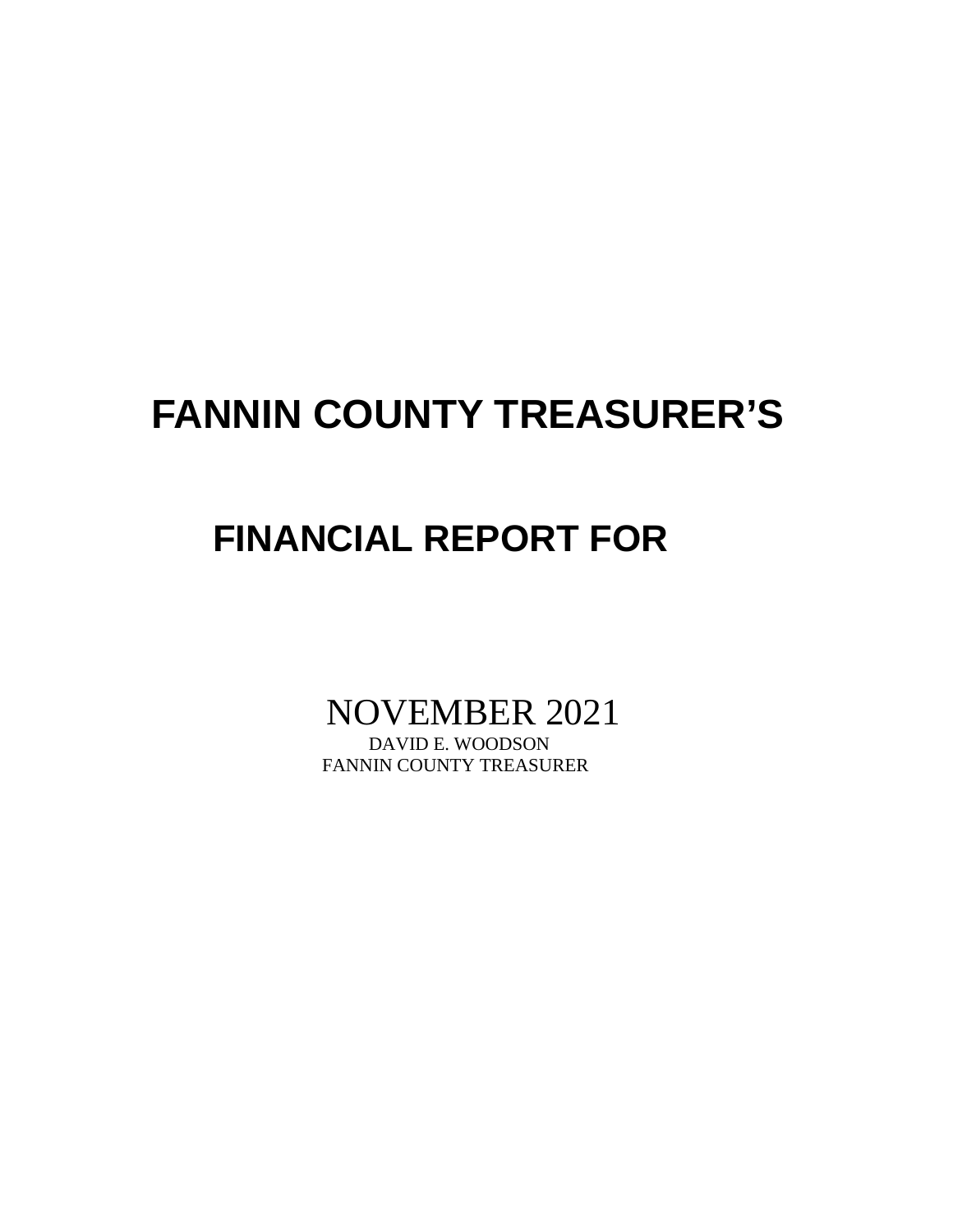### **Receipt Listing by Product Code**

Fannin County, TX **Fannin County, TX** Totals by General Ledger Cash Account

Date Range: 11/01/2021 - 11/30/2021

| <b>Product Code</b>   |           | <b>Product Code Description</b>                 |                               |                                                              |                       |
|-----------------------|-----------|-------------------------------------------------|-------------------------------|--------------------------------------------------------------|-----------------------|
| 6th Ct of Appeals DC  |           | Dist Clk 6th Ct of Appeals                      |                               |                                                              |                       |
| <b>Receipt Number</b> | Date      | <b>EOD Packet Number</b>                        | Payor Name                    | Cash GL Account Number                                       | <b>Applied Amount</b> |
| R00001346             |           | 11/16/2021 CLPKT00239 - Receipts 11-16-<br>2021 | <b>DISTRICT CLERK</b>         | 999-103-1000 - Combined Checking AP                          | 160.00                |
|                       |           |                                                 |                               | 6th Ct of Appeals DC Subtotal:                               | 160.00                |
| <b>Admin Fee</b>      |           | Jail Admin Fee                                  |                               |                                                              |                       |
| <b>Receipt Number</b> | Date      | <b>EOD Packet Number</b>                        | Payor Name                    | Cash GL Account Number                                       | <b>Applied Amount</b> |
| R00001364             |           | 11/23/2021 CLPKT00243 - Receipts 11-23-<br>2021 | <b>US BANK</b>                | 999-103-1000 - Combined Checking AP                          | 24,787.50             |
| R00001365             |           | 11/23/2021 CLPKT00243 - Receipts 11-23-<br>2021 | <b>US BANK</b>                | 999-103-1000 - Combined Checking AP                          | 27,920.00             |
|                       |           |                                                 |                               | <b>Admin Fee Subtotal:</b>                                   | 52,707.50             |
| <b>Bail Bond</b>      |           | <b>Bail Bond Fees</b>                           |                               |                                                              |                       |
| <b>Receipt Number</b> | Date      | <b>EOD Packet Number</b>                        | Payor Name                    | Cash GL Account Number                                       | <b>Applied Amount</b> |
| R00001348             |           | 11/18/2021 CLPKT00240 - Receipts 11-18-<br>2021 |                               | FANNIN COUNTY BAIL BONDS 130-103-1130 - SURETY BAIL BOND FEE | 90.00                 |
| R00001349             |           | 11/18/2021 CLPKT00240 - Receipts 11-18-<br>2021 | DOC'S BAIL BONDS              | 130-103-1130 - SURETY BAIL BOND FEE                          | 135.00                |
| R00001350             |           | 11/18/2021 CLPKT00240 - Receipts 11-18-<br>2021 | <b>CARPENTER'S BAIL BONDS</b> | 130-103-1130 - SURETY BAIL BOND FEE                          | 90.00                 |
| R00001376             |           | 11/30/2021 CLPKT00245 - Receipts 11-30-<br>2021 | <b>CARPENTER'S BAIL BONDS</b> | 130-103-1130 - SURETY BAIL BOND FEE                          | 15.00                 |
| R00001377             |           | 11/30/2021 CLPKT00245 - Receipts 11-30-<br>2021 | DOC'S BAIL BONDS              | 130-103-1130 - SURETY BAIL BOND FEE                          | 60.00                 |
| R00001378             |           | 11/30/2021 CLPKT00245 - Receipts 11-30-<br>2021 |                               | FANNIN COUNTY BAIL BONDS 130-103-1130 - SURETY BAIL BOND FEE | 60.00                 |
|                       |           |                                                 |                               | <b>Bail Bond Subtotal:</b>                                   | 450.00                |
| <b>Bldg Permits</b>   |           | <b>Building Permits</b>                         |                               |                                                              |                       |
| <b>Receipt Number</b> | Date      | <b>EOD Packet Number</b>                        | Payor Name                    | Cash GL Account Number                                       | <b>Applied Amount</b> |
| R00001298             | 11/2/2021 | CLPKT00232 - Receipts 11-2-<br>2021             | MICHAEL GRANSTAFF             | 999-103-1000 - Combined Checking AP                          | 150.00                |
| R00001324             | 11/9/2021 | CLPKT00236 - Receipts 11-9-<br>2021             | <b>THOMAS PEARSON</b>         | 999-103-1000 - Combined Checking AP                          | 150.00                |
| R00001339             |           | 11/16/2021 CLPKT00239 - Receipts 11-16-<br>2021 | MICHAEL COMPTON               | 999-103-1000 - Combined Checking AP                          | 150.00                |
| R00001373             |           | 11/30/2021 CLPKT00245 - Receipts 11-30-<br>2021 | <b>KEVIN LOSCHKE</b>          | 999-103-1000 - Combined Checking AP                          | 150.00                |
|                       |           |                                                 |                               | <b>Bldg Permits Subtotal:</b>                                | 600.00                |
| <b>Blood Draws</b>    |           | <b>Blood Draws</b>                              |                               |                                                              |                       |
| Receipt Number        | Date      | <b>EOD Packet Number</b>                        | Payor Name                    | Cash GL Account Number                                       | <b>Applied Amount</b> |
| R00001331             |           | 11/16/2021 CLPKT00239 - Receipts 11-16-         | <b>FANNIN COUNTY CSCD</b>     | 360-103-1360 - D.A. FEE CASH ACCOUNT                         | 245.62                |
|                       |           | 2021                                            |                               | <b>Blood Draws Subtotal:</b>                                 | 245.62                |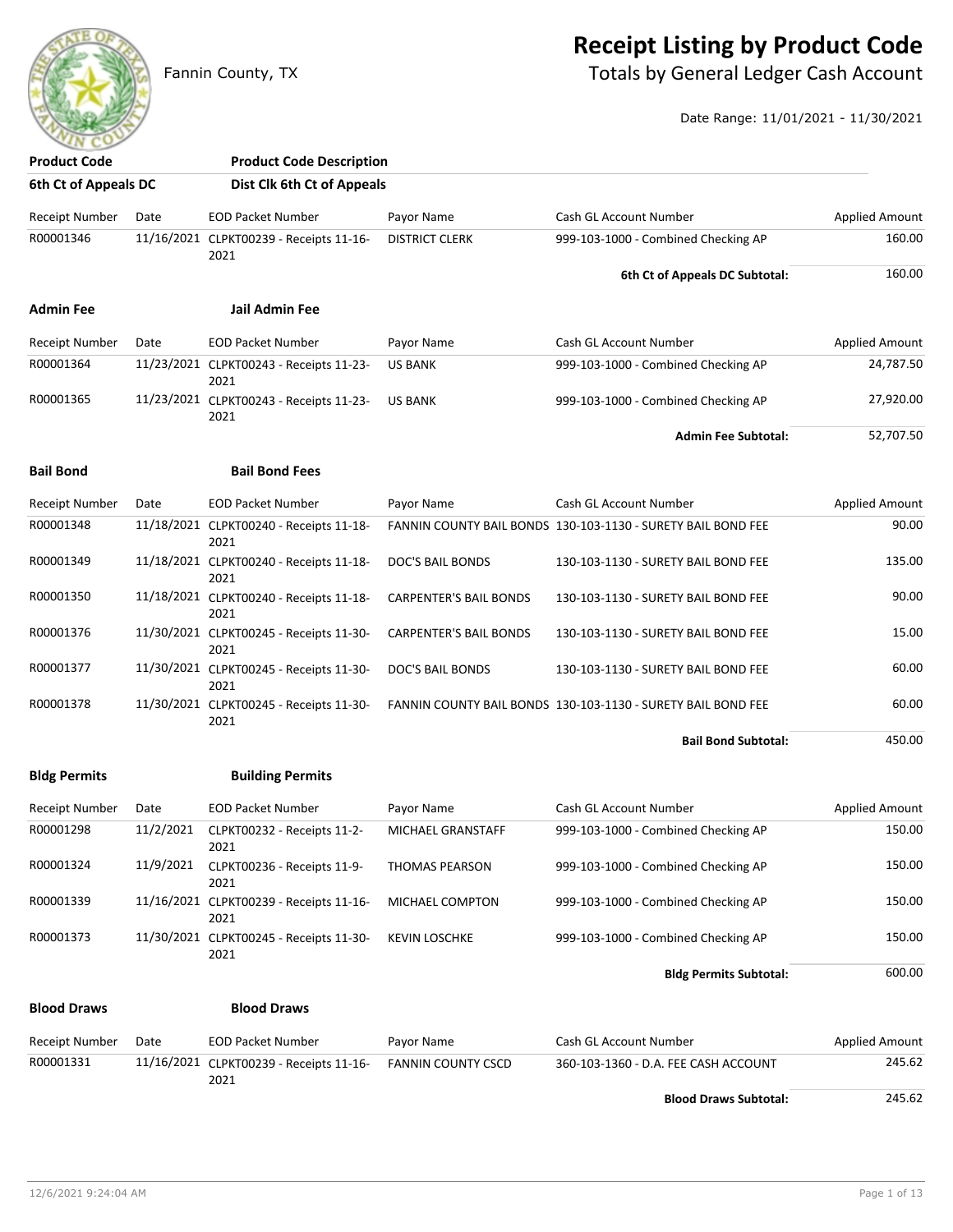| <b>Product Code</b>    |           | <b>Product Code Description</b>                 |                           |                        |                                     |                       |
|------------------------|-----------|-------------------------------------------------|---------------------------|------------------------|-------------------------------------|-----------------------|
| <b>Bond Super Fees</b> |           | <b>Bond Supervision Fees</b>                    |                           |                        |                                     |                       |
| <b>Receipt Number</b>  | Date      | EOD Packet Number                               | Payor Name                | Cash GL Account Number |                                     | Applied Amount        |
| R00001320              | 11/8/2021 | CLPKT00235 - Receipts 11-8-<br>2021             | <b>FANNIN COUNTY CSCD</b> |                        | 999-103-1000 - Combined Checking AP | 8,672.00              |
| R00001354              |           | 11/18/2021 CLPKT00240 - Receipts 11-18-<br>2021 | <b>FANNIN COUNTY CSCD</b> |                        | 999-103-1000 - Combined Checking AP | 100.00                |
|                        |           |                                                 |                           |                        | <b>Bond Super Fees Subtotal:</b>    | 8,772.00              |
| <b>Car Reg General</b> |           | <b>Car Reg General</b>                          |                           |                        |                                     |                       |
| <b>Receipt Number</b>  | Date      | <b>EOD Packet Number</b>                        | Payor Name                | Cash GL Account Number |                                     | Applied Amount        |
| R00001303              | 11/3/2021 | CLPKT00233 - Receipts 11-3-<br>2021             | TAX A/C                   |                        | 999-103-1000 - Combined Checking AP | 2,207.00              |
| R00001304              | 11/3/2021 | CLPKT00233 - Receipts 11-3-<br>2021             | TAX A/C                   |                        | 999-103-1000 - Combined Checking AP | 2.30                  |
| R00001342              |           | 11/16/2021 CLPKT00239 - Receipts 11-16-<br>2021 | TAX A/C                   |                        | 999-103-1000 - Combined Checking AP | 9.20                  |
| R00001343              |           | 11/16/2021 CLPKT00239 - Receipts 11-16-<br>2021 | TAX A/C                   |                        | 999-103-1000 - Combined Checking AP | 1,935.90              |
| R00001345              |           | 11/16/2021 CLPKT00239 - Receipts 11-16-<br>2021 | TAX A/C                   |                        | 999-103-1000 - Combined Checking AP | 1,155.50              |
|                        |           |                                                 |                           |                        | <b>Car Reg General Subtotal:</b>    | 5,309.90              |
| Car Reg R&B Percenta   |           | <b>Car Reg R&amp;B Percentages</b>              |                           |                        |                                     |                       |
| <b>Receipt Number</b>  | Date      | <b>EOD Packet Number</b>                        | Payor Name                | Cash GL Account Number |                                     | Applied Amount        |
| R00001303              | 11/3/2021 | CLPKT00233 - Receipts 11-3-<br>2021             | TAX A/C                   |                        | 999-103-1000 - Combined Checking AP | 6,210.00              |
| R00001304              | 11/3/2021 | CLPKT00233 - Receipts 11-3-<br>2021             | TAX A/C                   |                        | 999-103-1000 - Combined Checking AP | 10.00                 |
| R00001342              |           | 11/16/2021 CLPKT00239 - Receipts 11-16-<br>2021 | TAX A/C                   |                        | 999-103-1000 - Combined Checking AP | 40.00                 |
| R00001343              |           | 11/16/2021 CLPKT00239 - Receipts 11-16-<br>2021 | TAX A/C                   |                        | 999-103-1000 - Combined Checking AP | 6,250.00              |
| R00001345              |           | 11/16/2021 CLPKT00239 - Receipts 11-16-<br>2021 | TAX A/C                   |                        | 999-103-1000 - Combined Checking AP | 4,250.00              |
|                        |           |                                                 |                           |                        | Car Reg R&B Percenta Subtotal:      | 16,760.00             |
| <b>Car Titles</b>      |           | <b>Commission on Car Titles</b>                 |                           |                        |                                     |                       |
| Receipt Number         | Date      | <b>EOD Packet Number</b>                        | Payor Name                | Cash GL Account Number |                                     | <b>Applied Amount</b> |
| R00001302              | 11/3/2021 | CLPKT00233 - Receipts 11-3-<br>2021             | TAX A/C                   |                        | 999-103-1000 - Combined Checking AP | 890.00                |
| R00001341              |           | 11/16/2021 CLPKT00239 - Receipts 11-16-<br>2021 | TAX A/C                   |                        | 999-103-1000 - Combined Checking AP | 690.00                |
| R00001344              |           | 11/16/2021 CLPKT00239 - Receipts 11-16-<br>2021 | TAX A/C                   |                        | 999-103-1000 - Combined Checking AP | 585.00                |
|                        |           |                                                 |                           |                        | <b>Car Titles Subtotal:</b>         | 2,165.00              |
| <b>Cobra Health</b>    |           | <b>Payroll Cobra Health</b>                     |                           |                        |                                     |                       |
| Receipt Number         | Date      | <b>EOD Packet Number</b>                        | Payor Name                | Cash GL Account Number |                                     | <b>Applied Amount</b> |
| R00001294              | 11/1/2021 | CLPKT00231 - Receipts 11-1-<br>2021             | VALTA SIEBENTHALL         |                        | 998-100-1001 - PR Combined Cash     | 988.96                |
| R00001295              | 11/1/2021 | CLPKT00231 - Receipts 11-1-<br>2021             | VALTA J. SIEBENTHALL      |                        | 998-100-1001 - PR Combined Cash     | 90.98                 |
| R00001313              | 11/5/2021 | CLPKT00234 - Receipts 11-5-<br>2021             | <b>SUZANNE STOWE</b>      |                        | 998-100-1001 - PR Combined Cash     | 1,079.94              |

R00001318 11/8/2021 CLPKT00235 - Receipts 11-8- LEONARD J. BAXTER JR. 998-100-1001 - PR Combined Cash 1,616.82

2021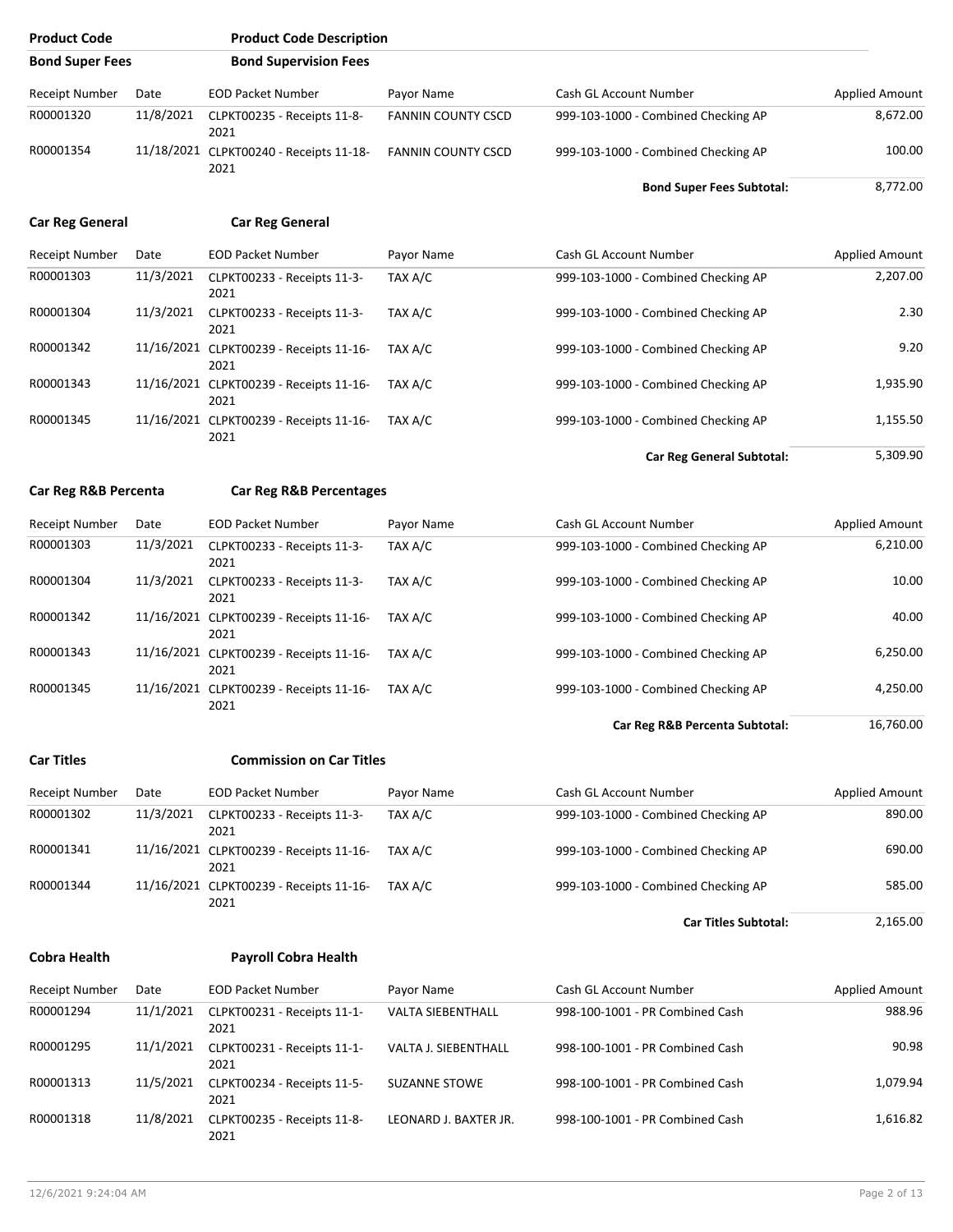| <b>Product Code</b>        |           | <b>Product Code Description</b>                 |                             |                                      |                       |
|----------------------------|-----------|-------------------------------------------------|-----------------------------|--------------------------------------|-----------------------|
| R00001325                  |           | 11/10/2021 CLPKT00237 - Receipts 11-10-<br>2021 | R.B. MULCABY SETTERBURG     | 998-100-1001 - PR Combined Cash      | 1,616.82              |
| R00001375                  |           | 11/30/2021 CLPKT00245 - Receipts 11-30-<br>2021 | <b>GAYLAN R. SCHUMACHER</b> | 998-100-1001 - PR Combined Cash      | 1,079.94              |
|                            |           |                                                 |                             | <b>Cobra Health Subtotal:</b>        | 6,473.46              |
| <b>Const Pct 1 Fees</b>    |           | <b>Const Pct 1 Fees</b>                         |                             |                                      |                       |
| <b>Receipt Number</b>      | Date      | <b>EOD Packet Number</b>                        | Payor Name                  | Cash GL Account Number               | <b>Applied Amount</b> |
| R00001311                  | 11/5/2021 | CLPKT00234 - Receipts 11-5-<br>2021             | <b>CONSTABLE PCT. #1</b>    | 999-103-1000 - Combined Checking AP  | 70.00                 |
|                            |           |                                                 |                             | <b>Const Pct 1 Fees Subtotal:</b>    | 70.00                 |
| <b>Const Pct 3 Fees</b>    |           | <b>Const Pct 3 Fees</b>                         |                             |                                      |                       |
| <b>Receipt Number</b>      | Date      | <b>EOD Packet Number</b>                        | Payor Name                  | Cash GL Account Number               | <b>Applied Amount</b> |
| R00001379                  |           | 11/30/2021 CLPKT00245 - Receipts 11-30-<br>2021 | <b>CONSTABLE PCT. #3</b>    | 999-103-1000 - Combined Checking AP  | 150.00                |
| R00001380                  |           | 11/30/2021 CLPKT00245 - Receipts 11-30-<br>2021 | <b>CONSTABLE PCT. #3</b>    | 999-103-1000 - Combined Checking AP  | 75.00                 |
|                            |           |                                                 |                             | <b>Const Pct 3 Fees Subtotal:</b>    | 225.00                |
| <b>County Records Mgt</b>  |           | <b>County Records Mgt</b>                       |                             |                                      |                       |
| Receipt Number             | Date      | <b>EOD Packet Number</b>                        | Payor Name                  | Cash GL Account Number               | <b>Applied Amount</b> |
| R00001346                  |           | 11/16/2021 CLPKT00239 - Receipts 11-16-         | <b>DISTRICT CLERK</b>       | 999-103-1000 - Combined Checking AP  | 389.00                |
|                            |           | 2021                                            |                             | <b>County Records Mgt Subtotal:</b>  | 389.00                |
| <b>Court Costs</b>         |           | <b>Court Cost and Arrest Fees</b>               |                             |                                      |                       |
| <b>Receipt Number</b>      | Date      | <b>EOD Packet Number</b>                        | Payor Name                  | <b>Cash GL Account Number</b>        | <b>Applied Amount</b> |
| R00001346                  |           | 11/16/2021 CLPKT00239 - Receipts 11-16-         | <b>DISTRICT CLERK</b>       | 999-103-1000 - Combined Checking AP  | 6,549.00              |
|                            |           | 2021                                            |                             | <b>Court Costs Subtotal:</b>         | 6,549.00              |
| <b>Court Rec Pres</b>      |           | <b>Dist Clk Ct Rec Pres</b>                     |                             |                                      |                       |
| Receipt Number             | Date      | <b>EOD Packet Number</b>                        | Payor Name                  | Cash GL Account Number               | <b>Applied Amount</b> |
| R00001346                  |           | 11/16/2021 CLPKT00239 - Receipts 11-16-         | <b>DISTRICT CLERK</b>       | 999-103-1000 - Combined Checking AP  | 330.00                |
|                            |           | 2021                                            |                             |                                      |                       |
|                            |           |                                                 |                             | <b>Court Rec Pres Subtotal:</b>      | 330.00                |
| <b>Court Reporter</b>      |           | <b>Court Reporter</b>                           |                             |                                      |                       |
| Receipt Number             | Date      | <b>EOD Packet Number</b>                        | Payor Name                  | <b>Cash GL Account Number</b>        | <b>Applied Amount</b> |
| R00001346                  |           | 11/16/2021 CLPKT00239 - Receipts 11-16-<br>2021 | <b>DISTRICT CLERK</b>       | 999-103-1000 - Combined Checking AP  | 480.00                |
|                            |           |                                                 |                             | <b>Court Reporter Subtotal:</b>      | 480.00                |
| <b>Courthouse Security</b> |           | Dist Clk                                        |                             |                                      |                       |
| Receipt Number             | Date      | <b>EOD Packet Number</b>                        | Payor Name                  | Cash GL Account Number               | <b>Applied Amount</b> |
| R00001346                  |           | 11/16/2021 CLPKT00239 - Receipts 11-16-         | <b>DISTRICT CLERK</b>       | 999-103-1000 - Combined Checking AP  | 255.66                |
|                            |           | 2021                                            |                             | <b>Courthouse Security Subtotal:</b> | 255.66                |

12/6/2021 9:24:04 AM Page 3 of 13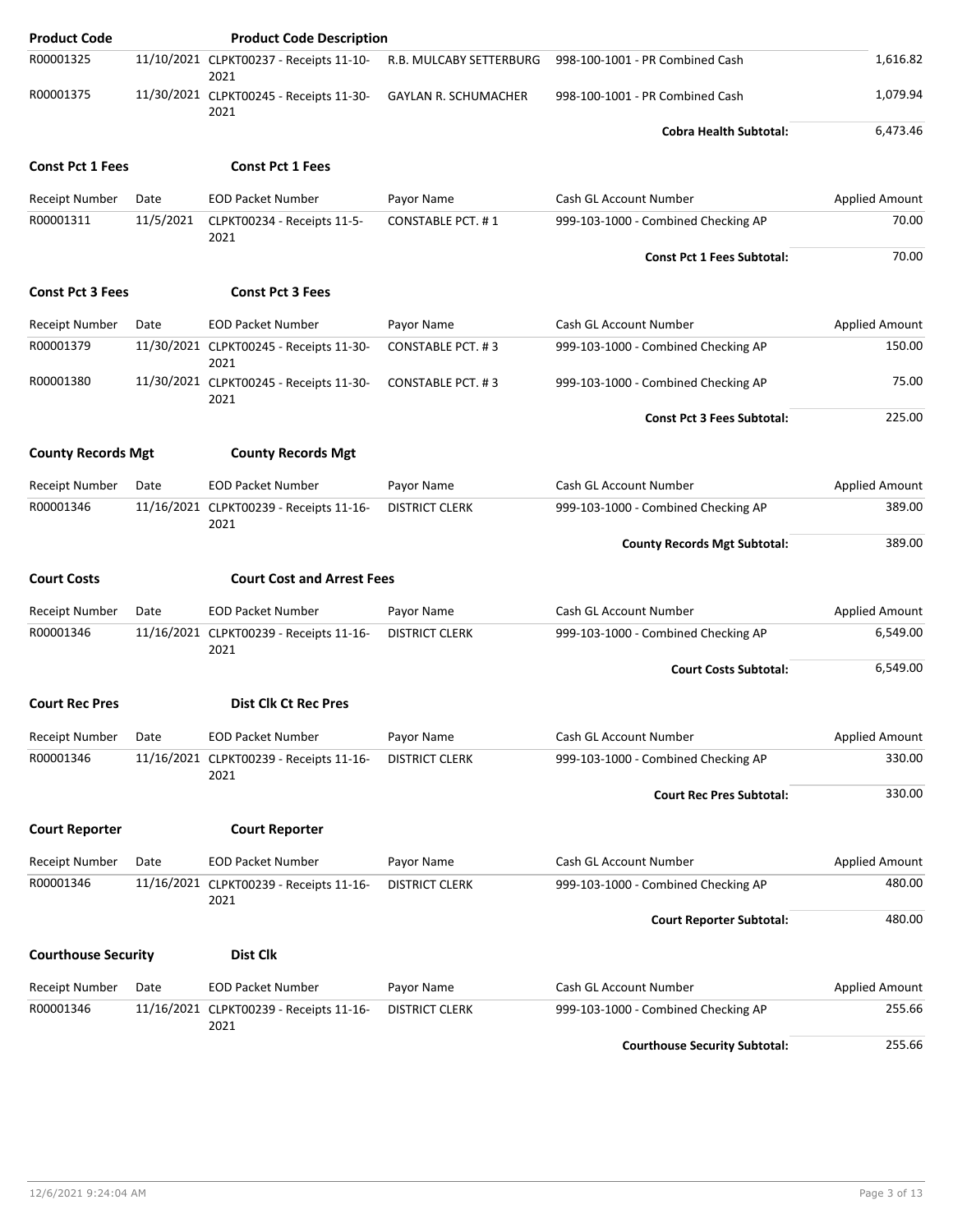| <b>Product Code</b>       |           | <b>Product Code Description</b>                 |                                        |                                     |                       |
|---------------------------|-----------|-------------------------------------------------|----------------------------------------|-------------------------------------|-----------------------|
| <b>CTIF Pct 1</b>         |           | <b>County Transp Infrastructure</b>             |                                        |                                     |                       |
| Receipt Number            | Date      | <b>EOD Packet Number</b>                        | Payor Name                             | Cash GL Account Number              | <b>Applied Amount</b> |
| R00001358                 |           | 11/19/2021 CLPKT00241 - Receipts 11-19-<br>2021 | <b>COMPTROLLER</b>                     | 999-103-1000 - Combined Checking AP | 25,600.00             |
|                           |           |                                                 |                                        | <b>CTIF Pct 1 Subtotal:</b>         | 25,600.00             |
| <b>Culvert General</b>    |           | <b>Culvert Permit</b>                           |                                        |                                     |                       |
| Receipt Number            | Date      | <b>EOD Packet Number</b>                        | Payor Name                             | Cash GL Account Number              | Applied Amount        |
| R00001305                 | 11/5/2021 | CLPKT00234 - Receipts 11-5-<br>2021             | RONALD REGENOLD                        | 999-103-1000 - Combined Checking AP | 10.00                 |
| R00001314                 | 11/8/2021 | CLPKT00234 - Receipts 11-5-<br>2021             | <b>Thomas Ratliff</b>                  | 999-103-1000 - Combined Checking AP | 20.00                 |
|                           |           |                                                 |                                        | <b>Culvert General Subtotal:</b>    | 30.00                 |
| <b>Culvert R&amp;B 1</b>  |           | <b>Culvert Permit</b>                           |                                        |                                     |                       |
| Receipt Number            | Date      | <b>EOD Packet Number</b>                        | Payor Name                             | Cash GL Account Number              | <b>Applied Amount</b> |
| R00001305                 | 11/5/2021 | CLPKT00234 - Receipts 11-5-<br>2021             | RONALD REGENOLD                        | 999-103-1000 - Combined Checking AP | 20.00                 |
|                           |           |                                                 |                                        | <b>Culvert R&amp;B 1 Subtotal:</b>  | 20.00                 |
| <b>Culvert R&amp;B 2</b>  |           | <b>Culvert Permit</b>                           |                                        |                                     |                       |
| Receipt Number            | Date      | <b>EOD Packet Number</b>                        | Payor Name                             | Cash GL Account Number              | <b>Applied Amount</b> |
| R00001314                 | 11/8/2021 | CLPKT00234 - Receipts 11-5-<br>2021             | <b>Thomas Ratliff</b>                  | 999-103-1000 - Combined Checking AP | 40.00                 |
|                           |           |                                                 |                                        | <b>Culvert R&amp;B 2 Subtotal:</b>  | 40.00                 |
| <b>Current Prop Tax</b>   |           | <b>Flat Amount</b>                              |                                        |                                     |                       |
| Receipt Number            | Date      | <b>EOD Packet Number</b>                        | Payor Name                             | Cash GL Account Number              | <b>Applied Amount</b> |
| R00001309                 | 11/5/2021 | CLPKT00234 - Receipts 11-5-<br>2021             | <b>APPRAISAL DISTRICT</b>              | 999-103-1000 - Combined Checking AP | 509.37                |
| R00001357                 |           | 11/19/2021 CLPKT00241 - Receipts 11-19-<br>2021 | APPRAISAL DISTRICT                     | 999-103-1000 - Combined Checking AP | 5,708.31              |
| R00001372                 |           | 11/29/2021 CLPKT00244 - Receipts 11-29-<br>2021 | APPRAISAL DISTRICT                     | 999-103-1000 - Combined Checking AP | 39,180.17             |
|                           |           |                                                 |                                        | <b>Current Prop Tax Subtotal:</b>   | 45,397.85             |
| <b>Current Prop Taxes</b> |           | <b>Current Prop Taxes</b>                       |                                        |                                     |                       |
| Receipt Number            | Date      | <b>EOD Packet Number</b>                        | Payor Name                             | <b>Cash GL Account Number</b>       | Applied Amount        |
| R00001309                 | 11/5/2021 | CLPKT00234 - Receipts 11-5-<br>2021             | APPRAISAL DISTRICT                     | 999-103-1000 - Combined Checking AP | 4,695.83              |
| R00001357                 |           | 11/19/2021 CLPKT00241 - Receipts 11-19-<br>2021 | APPRAISAL DISTRICT                     | 999-103-1000 - Combined Checking AP | 59,222.24             |
| R00001372                 |           | 11/29/2021 CLPKT00244 - Receipts 11-29-<br>2021 | APPRAISAL DISTRICT                     | 999-103-1000 - Combined Checking AP | 410,950.13            |
|                           |           |                                                 |                                        | <b>Current Prop Taxes Subtotal:</b> | 474,868.20            |
| <b>DA Postage</b>         |           | <b>DA Postage</b>                               |                                        |                                     |                       |
| Receipt Number            | Date      | <b>EOD Packet Number</b>                        | Payor Name                             | Cash GL Account Number              | <b>Applied Amount</b> |
| R00001297                 | 11/2/2021 | CLPKT00232 - Receipts 11-2-<br>2021             | DISTRICT ATTORNEY TRUST<br><b>FUND</b> | 999-103-1000 - Combined Checking AP | 14.33                 |
|                           |           |                                                 |                                        | <b>DA Postage Subtotal:</b>         | 14.33                 |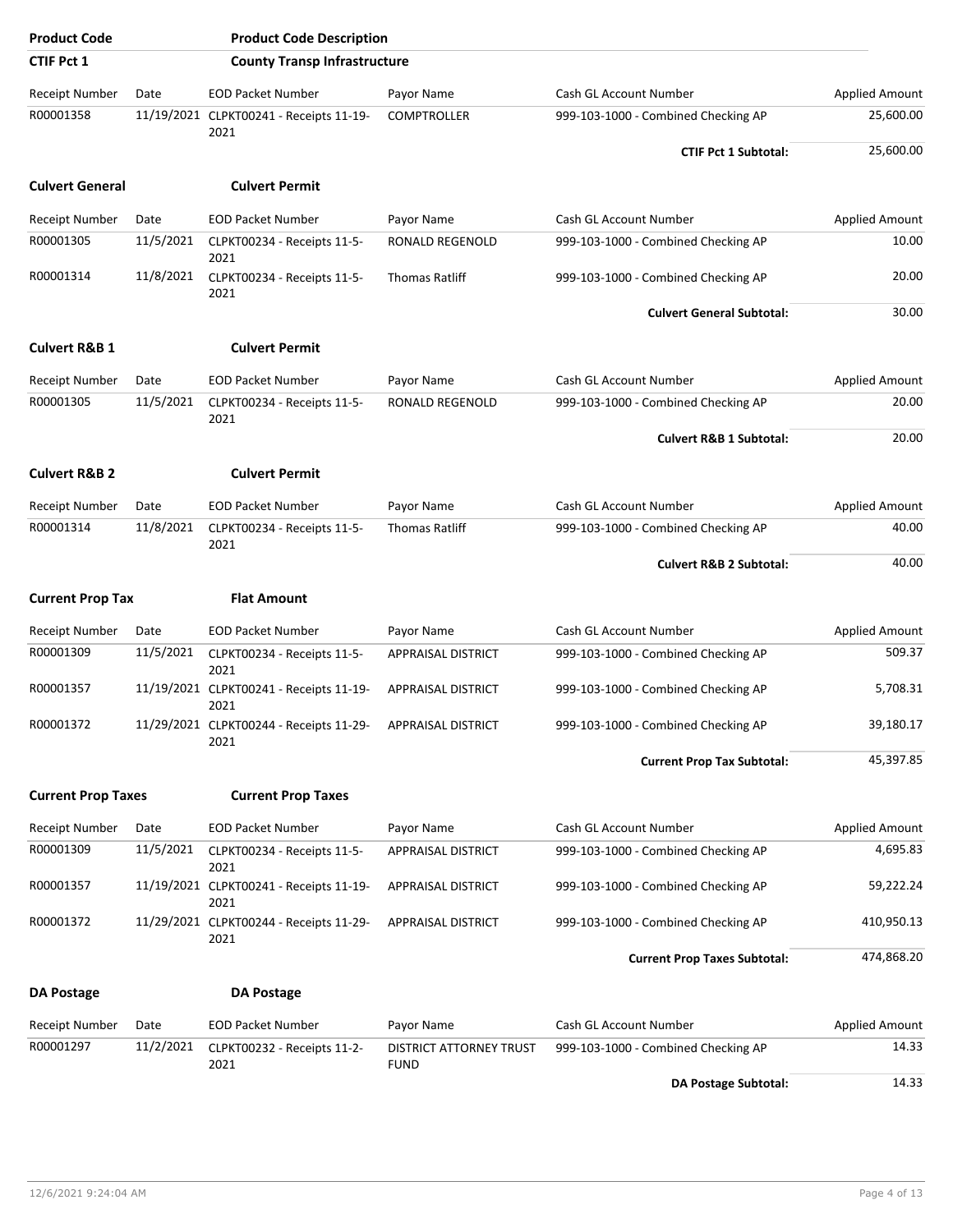| <b>Product Code</b>        |            | <b>Product Code Description</b>                 |                           |                                      |                       |
|----------------------------|------------|-------------------------------------------------|---------------------------|--------------------------------------|-----------------------|
| <b>Delinquent Prop Tax</b> |            | <b>Flat Amount</b>                              |                           |                                      |                       |
| Receipt Number             | Date       | <b>EOD Packet Number</b>                        | Payor Name                | Cash GL Account Number               | <b>Applied Amount</b> |
| R00001309                  | 11/5/2021  | CLPKT00234 - Receipts 11-5-<br>2021             | <b>APPRAISAL DISTRICT</b> | 999-103-1000 - Combined Checking AP  | 2,407.83              |
| R00001330                  | 11/15/2021 | CLPKT00238 - Receipts 11-15-<br>2021            | <b>APPRAISAL DISTRICT</b> | 999-103-1000 - Combined Checking AP  | 278.10                |
| R00001357                  |            | 11/19/2021 CLPKT00241 - Receipts 11-19-<br>2021 | <b>APPRAISAL DISTRICT</b> | 999-103-1000 - Combined Checking AP  | 511.71                |
| R00001372                  | 11/29/2021 | CLPKT00244 - Receipts 11-29-<br>2021            | <b>APPRAISAL DISTRICT</b> | 999-103-1000 - Combined Checking AP  | 831.94                |
|                            |            |                                                 |                           | <b>Delinquent Prop Tax Subtotal:</b> | 4.029.58              |

#### **Delinquent Prop Taxe Delinquent Prop Taxes**

| <b>Receipt Number</b> | Date      | <b>EOD Packet Number</b>                        | Payor Name                | Cash GL Account Number              | <b>Applied Amount</b> |
|-----------------------|-----------|-------------------------------------------------|---------------------------|-------------------------------------|-----------------------|
| R00001309             | 11/5/2021 | CLPKT00234 - Receipts 11-5-<br>2021             | <b>APPRAISAL DISTRICT</b> | 999-103-1000 - Combined Checking AP | 44,929.21             |
| R00001330             |           | 11/15/2021 CLPKT00238 - Receipts 11-15-<br>2021 | <b>APPRAISAL DISTRICT</b> | 999-103-1000 - Combined Checking AP | 3,413.42              |
| R00001357             |           | 11/19/2021 CLPKT00241 - Receipts 11-19-<br>2021 | <b>APPRAISAL DISTRICT</b> | 999-103-1000 - Combined Checking AP | 6,830.78              |
| R00001372             |           | 11/29/2021 CLPKT00244 - Receipts 11-29-<br>2021 | <b>APPRAISAL DISTRICT</b> | 999-103-1000 - Combined Checking AP | 16,242.59             |

**Delinquent Prop Taxe Subtotal:** 71,416.00

#### **Development Permit Development Permit**

| Receipt Number | Date       | <b>EOD Packet Number</b>                        | Payor Name                                                           | Cash GL Account Number              | <b>Applied Amount</b> |
|----------------|------------|-------------------------------------------------|----------------------------------------------------------------------|-------------------------------------|-----------------------|
| R00001298      | 11/2/2021  | CLPKT00232 - Receipts 11-2-<br>2021             | MICHAEL GRANSTAFF                                                    | 999-103-1000 - Combined Checking AP | 30.00                 |
| R00001307      | 11/5/2021  | CLPKT00234 - Receipts 11-5-<br>2021             | <b>GALIS - TURPIN</b>                                                | 999-103-1000 - Combined Checking AP | 30.00                 |
| R00001327      | 11/10/2021 | CLPKT00237 - Receipts 11-10-<br>2021            | <b>WELCH &amp; SON SEPTIC</b><br>SERVICE INC. / KART & KARA<br>MAZAN | 999-103-1000 - Combined Checking AP | 30.00                 |
| R00001333      |            | 11/16/2021 CLPKT00239 - Receipts 11-16-<br>2021 | NEAL WINNINGHAM/<br><b>UNDERWOOD</b>                                 | 999-103-1000 - Combined Checking AP | 30.00                 |
| R00001334      | 11/16/2021 | CLPKT00239 - Receipts 11-16-<br>2021            | THERESA TAYLOR - TURPIN                                              | 999-103-1000 - Combined Checking AP | 30.00                 |
| R00001335      | 11/16/2021 | CLPKT00239 - Receipts 11-16-<br>2021            | <b>ALBERT SPILLER</b>                                                | 999-103-1000 - Combined Checking AP | 30.00                 |
| R00001361      | 11/22/2021 | CLPKT00242 - Receipts 11-22-<br>2021            | <b>CHRISTOPHER WARD</b>                                              | 999-103-1000 - Combined Checking AP | 30.00                 |

**Development Permit Subtotal:** 210.00

#### **Dist Attny Fee 360 Dist Attny Fee 360**

| Dist Attny Fee 360 |  |  |
|--------------------|--|--|
|--------------------|--|--|

| Receipt Number         | Date      | <b>EOD Packet Number</b>            | Payor Name                             | Cash GL Account Number               | Applied Amount        |
|------------------------|-----------|-------------------------------------|----------------------------------------|--------------------------------------|-----------------------|
| R00001296              | 11/2/2021 | CLPKT00232 - Receipts 11-2-<br>2021 | DISTRICT ATTORNEY TRUST<br><b>FUND</b> | 360-103-1360 - D.A. FEE CASH ACCOUNT | 150.00                |
|                        |           |                                     |                                        | Dist Attny Fee 360 Subtotal:         | 150.00                |
| <b>Dist Attny Fees</b> |           | <b>Dist Attny Fees</b>              |                                        |                                      |                       |
| Receipt Number         | Date      | <b>EOD Packet Number</b>            | Payor Name                             | Cash GL Account Number               | <b>Applied Amount</b> |
| R00001297              | 11/2/2021 | CLPKT00232 - Receipts 11-2-<br>2021 | DISTRICT ATTORNEY TRUST<br><b>FUND</b> | 999-103-1000 - Combined Checking AP  | 10.01                 |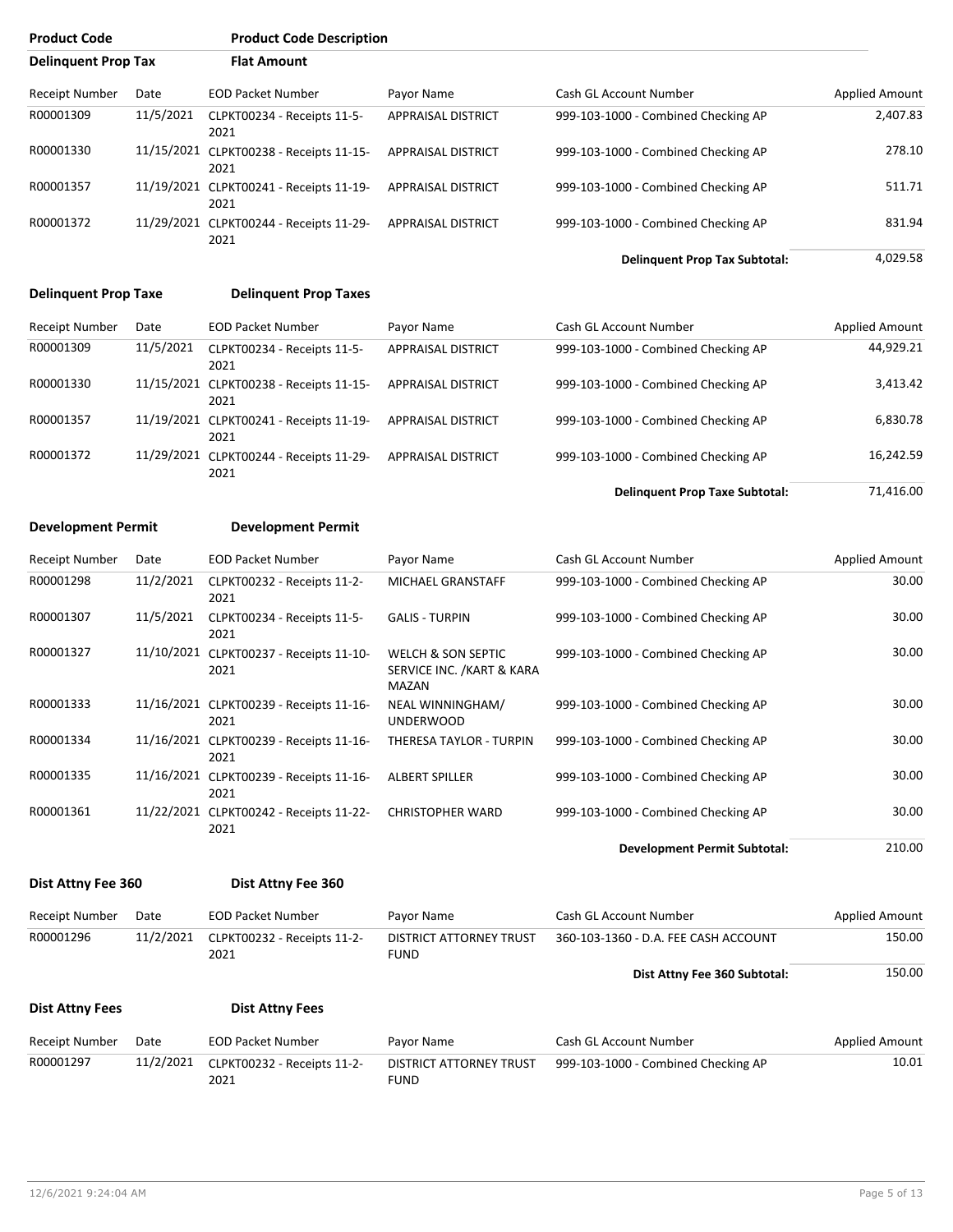| <b>Product Code</b>      |      | <b>Product Code Description</b>                 |                                           |                                                             |                       |
|--------------------------|------|-------------------------------------------------|-------------------------------------------|-------------------------------------------------------------|-----------------------|
| R00001346                |      | 11/16/2021 CLPKT00239 - Receipts 11-16-<br>2021 | <b>DISTRICT CLERK</b>                     | 999-103-1000 - Combined Checking AP                         | 1.98                  |
|                          |      |                                                 |                                           | Dist Attny Fees Subtotal:                                   | 11.99                 |
| Dist Clk Fines & Fee     |      | Dist Clk Fines & Fee                            |                                           |                                                             |                       |
| Receipt Number           | Date | <b>EOD Packet Number</b>                        | Payor Name                                | Cash GL Account Number                                      | <b>Applied Amount</b> |
| R00001346                |      | 11/16/2021 CLPKT00239 - Receipts 11-16-<br>2021 | <b>DISTRICT CLERK</b>                     | 999-103-1000 - Combined Checking AP                         | 9,287.50              |
|                          |      |                                                 |                                           | Dist Clk Fines & Fee Subtotal:                              | 9,287.50              |
| <b>Drug Court</b>        |      | Dist Clk Drug Ct                                |                                           |                                                             |                       |
| <b>Receipt Number</b>    | Date | <b>EOD Packet Number</b>                        | Payor Name                                | Cash GL Account Number                                      | <b>Applied Amount</b> |
| R00001346                |      | 11/16/2021 CLPKT00239 - Receipts 11-16-<br>2021 | <b>DISTRICT CLERK</b>                     | 999-103-1000 - Combined Checking AP                         | 184.63                |
|                          |      |                                                 |                                           | Drug Court Subtotal:                                        | 184.63                |
| <b>Excess Proceeds</b>   |      | <b>Tax Sale</b>                                 |                                           |                                                             |                       |
| <b>Receipt Number</b>    | Date | <b>EOD Packet Number</b>                        | Payor Name                                | Cash GL Account Number                                      | <b>Applied Amount</b> |
| R00001366                |      | 11/23/2021 CLPKT00243 - Receipts 11-23-<br>2021 | LINEBARGER GOGGAN<br>BLAIR& SAMPSON, LLP  | 999-103-1000 - Combined Checking AP                         | 11,959.92             |
| R00001367                |      | 11/23/2021 CLPKT00243 - Receipts 11-23-<br>2021 | LINEBARGER GOGGAN BLAIR<br>& SAMPSON, LLP | 999-103-1000 - Combined Checking AP                         | 4,089.58              |
| R00001368                |      | 11/23/2021 CLPKT00243 - Receipts 11-23-<br>2021 | & SAMPSON, LLP                            | LINEBARGER GOGGAN BLAIR 999-103-1000 - Combined Checking AP | 4,972.54              |
| R00001369                |      | 11/23/2021 CLPKT00243 - Receipts 11-23-<br>2021 | & SAMPSON, LLP                            | LINEBARGER GOGGAN BLAIR 999-103-1000 - Combined Checking AP | 1,779.66              |
| R00001370                |      | 11/23/2021 CLPKT00243 - Receipts 11-23-<br>2021 | & SAMPSON, LLP                            | LINEBARGER GOGGAN BLAIR 999-103-1000 - Combined Checking AP | 1,994.07              |
| R00001371                |      | 11/23/2021 CLPKT00243 - Receipts 11-23-<br>2021 | & SAMPSON, LLP                            | LINEBARGER GOGGAN BLAIR 999-103-1000 - Combined Checking AP | 6,818.71              |
|                          |      |                                                 |                                           | <b>Excess Proceeds Subtotal:</b>                            | 31,614.48             |
| <b>Family Protection</b> |      | <b>Family Protection</b>                        |                                           |                                                             |                       |
| Receipt Number           | Date | <b>EOD Packet Number</b>                        | Payor Name                                | Cash GL Account Number                                      | <b>Applied Amount</b> |
| R00001346                |      | 11/16/2021 CLPKT00239 - Receipts 11-16-<br>2021 | <b>DISTRICT CLERK</b>                     | 999-103-1000 - Combined Checking AP                         | 195.00                |
|                          |      |                                                 |                                           | <b>Family Protection Subtotal:</b>                          | 195.00                |
| <b>Fines Dist Clk</b>    |      | Road & Bridge                                   |                                           |                                                             |                       |
| <b>Receipt Number</b>    | Date | <b>EOD Packet Number</b>                        | Payor Name                                | Cash GL Account Number                                      | <b>Applied Amount</b> |
| R00001346                |      | 11/16/2021 CLPKT00239 - Receipts 11-16-<br>2021 | <b>DISTRICT CLERK</b>                     | 999-103-1000 - Combined Checking AP                         | 5,773.62              |
|                          |      |                                                 |                                           | <b>Fines Dist Clk Subtotal:</b>                             | 5,773.62              |
| <b>Gross Weight Axle</b> |      | <b>Gross Weight Axle</b>                        |                                           |                                                             |                       |
| <b>Receipt Number</b>    | Date | <b>EOD Packet Number</b>                        | Payor Name                                | Cash GL Account Number                                      | <b>Applied Amount</b> |
| R00001362                |      | 11/22/2021 CLPKT00242 - Receipts 11-22-<br>2021 | <b>COMPTROLLER</b>                        | 999-103-1000 - Combined Checking AP                         | 53,000.10             |
|                          |      |                                                 |                                           | <b>Gross Weight Axle Subtotal:</b>                          | 53,000.10             |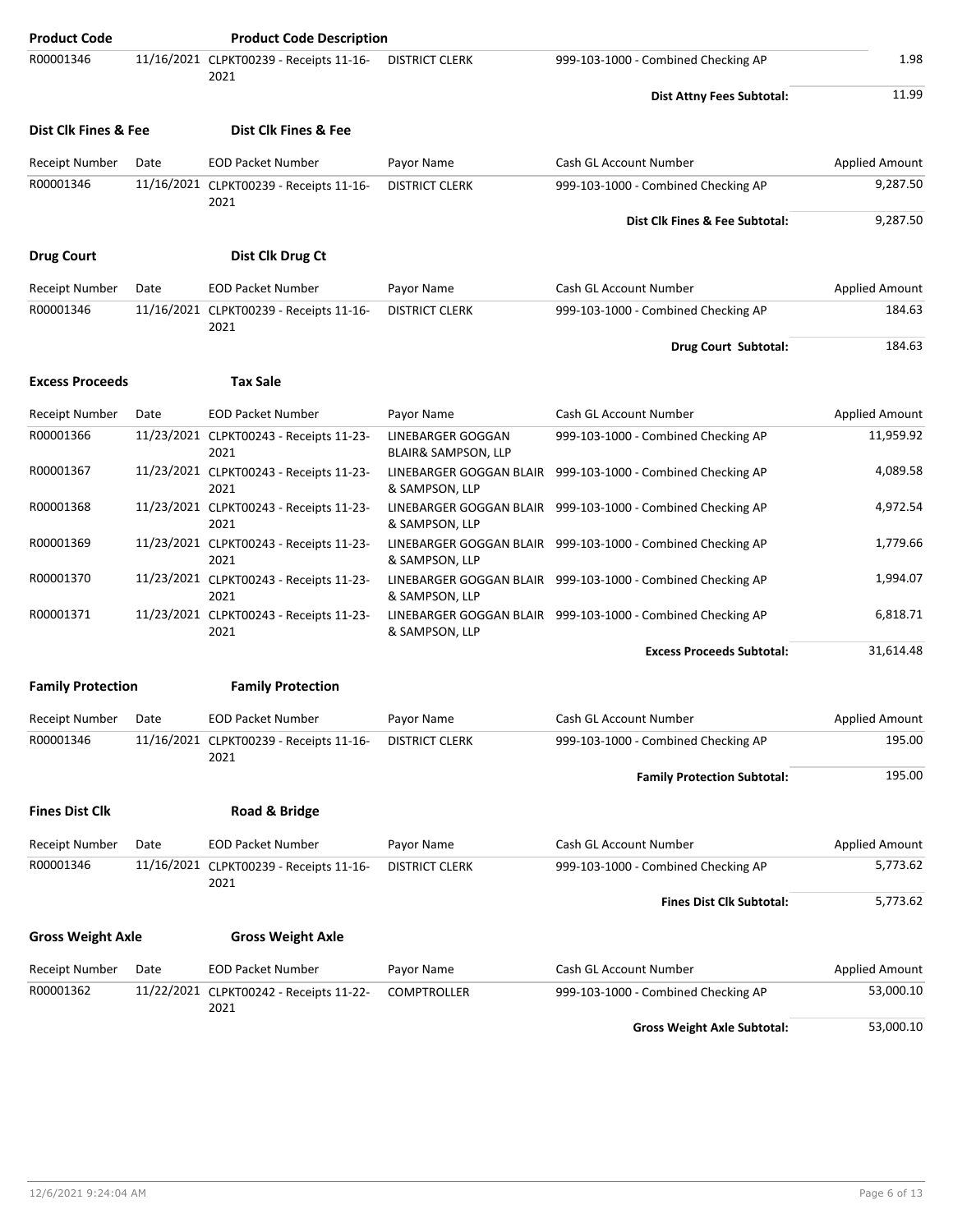| <b>Product Code</b>         |           | <b>Product Code Description</b>                 |                                               |                                        |                       |
|-----------------------------|-----------|-------------------------------------------------|-----------------------------------------------|----------------------------------------|-----------------------|
| <b>IHC Reimbursements</b>   |           | <b>IHC Reimb</b>                                |                                               |                                        |                       |
| <b>Receipt Number</b>       | Date      | <b>EOD Packet Number</b>                        | Payor Name                                    | Cash GL Account Number                 | <b>Applied Amount</b> |
| R00001352                   |           | 11/18/2021 CLPKT00240 - Receipts 11-18-<br>2021 | <b>FANNIN MANGEMENT</b><br>SERVICES, LLC      | 999-103-1000 - Combined Checking AP    | 409.20                |
|                             |           |                                                 |                                               | <b>IHC Reimbursements Subtotal:</b>    | 409.20                |
| <b>Image Fees</b>           |           | <b>Image Fees and copies</b>                    |                                               |                                        |                       |
| <b>Receipt Number</b>       | Date      | <b>EOD Packet Number</b>                        | Payor Name                                    | Cash GL Account Number                 | <b>Applied Amount</b> |
| R00001319                   | 11/8/2021 | CLPKT00235 - Receipts 11-8-                     | <b>FIDLAR TECHNOLOGIES</b>                    | 999-103-1000 - Combined Checking AP    | 1,225.00              |
| R00001328                   |           | 2021<br>11/15/2021 CLPKT00238 - Receipts 11-15- | FIDLAR TECHNOLOGIES                           | 999-103-1000 - Combined Checking AP    | 663.00                |
|                             |           | 2021                                            |                                               | Image Fees Subtotal:                   | 1,888.00              |
| Jail Pay Phone Commi        |           | Jail Pay Phone Commi                            |                                               |                                        |                       |
| <b>Receipt Number</b>       | Date      | <b>EOD Packet Number</b>                        | Payor Name                                    | Cash GL Account Number                 | <b>Applied Amount</b> |
| R00001299                   | 11/2/2021 | CLPKT00232 - Receipts 11-2-                     | <b>SECURUS</b>                                | 999-103-1000 - Combined Checking AP    | 28,666.92             |
|                             |           | 2021                                            |                                               | Jail Pay Phone Commi Subtotal:         | 28,666.92             |
| <b>Juv Prob Fees</b>        |           | <b>Juv Prob Fees</b>                            |                                               |                                        |                       |
| <b>Receipt Number</b>       | Date      | <b>EOD Packet Number</b>                        | Payor Name                                    | Cash GL Account Number                 | <b>Applied Amount</b> |
| R00001300                   | 11/2/2021 | CLPKT00232 - Receipts 11-2-<br>2021             | <b>JUVENILE PROBATION</b>                     | 891-103-1870 - CASH-JUVENILE PROBATION | 60.00                 |
| R00001315                   | 11/8/2021 | CLPKT00235 - Receipts 11-8-<br>2021             | <b>JUVENILE PROBATION</b>                     | 891-103-1870 - CASH-JUVENILE PROBATION | 30.00                 |
| R00001316                   | 11/8/2021 | CLPKT00235 - Receipts 11-8-<br>2021             | <b>JUVENILE PROBATION</b>                     | 891-103-1870 - CASH-JUVENILE PROBATION | 10.00                 |
| R00001317                   | 11/8/2021 | CLPKT00235 - Receipts 11-8-<br>2021             | <b>JUVENILE PROBATION</b>                     | 891-103-1870 - CASH-JUVENILE PROBATION | 20.00                 |
| R00001359                   |           | 11/22/2021 CLPKT00242 - Receipts 11-22-<br>2021 | <b>JUVENILE PROBATION</b>                     | 891-103-1870 - CASH-JUVENILE PROBATION | 30.00                 |
| R00001360                   |           | 11/22/2021 CLPKT00242 - Receipts 11-22-<br>2021 | <b>JUVENILE PROBATION</b>                     | 891-103-1870 - CASH-JUVENILE PROBATION | 20.00                 |
|                             |           |                                                 |                                               | Juv Prob Fees Subtotal:                | 170.00                |
| <b>Juv Prob Restitution</b> |           | <b>Juv Prob Restitution</b>                     |                                               |                                        |                       |
| Receipt Number              | Date      | <b>EOD Packet Number</b>                        | Payor Name                                    | Cash GL Account Number                 | <b>Applied Amount</b> |
| R00001300                   | 11/2/2021 | CLPKT00232 - Receipts 11-2-<br>2021             | <b>JUVENILE PROBATION</b>                     | 891-103-1870 - CASH-JUVENILE PROBATION | 101.66                |
|                             |           |                                                 |                                               | <b>Juv Prob Restitution Subtotal:</b>  | 101.66                |
| Lake Bois D'Arc Drug        |           | Year 3 Sheriff's Dept.Drug Screening            |                                               |                                        |                       |
| <b>Receipt Number</b>       | Date      | <b>EOD Packet Number</b>                        | Payor Name                                    | Cash GL Account Number                 | <b>Applied Amount</b> |
| R00001323                   | 11/9/2021 | CLPKT00236 - Receipts 11-9-<br>2021             | NORTH TEXAS MUNCIPAL<br><b>WATER DISTRICT</b> | 999-103-1000 - Combined Checking AP    | 600.00                |
|                             |           |                                                 |                                               | Lake Bois D'Arc Drug Subtotal:         | 600.00                |
| <b>Lake Bois D'Arc Pers</b> |           | Year 3 Sheriff's Dept.Personnel                 |                                               |                                        |                       |
| Receipt Number              | Date      | <b>EOD Packet Number</b>                        | Payor Name                                    | Cash GL Account Number                 | Applied Amount        |
| R00001323                   | 11/9/2021 | CLPKT00236 - Receipts 11-9-<br>2021             | NORTH TEXAS MUNCIPAL<br><b>WATER DISTRICT</b> | 999-103-1000 - Combined Checking AP    | 108,852.00            |
|                             |           |                                                 |                                               | Lake Bois D'Arc Pers Subtotal:         | 108,852.00            |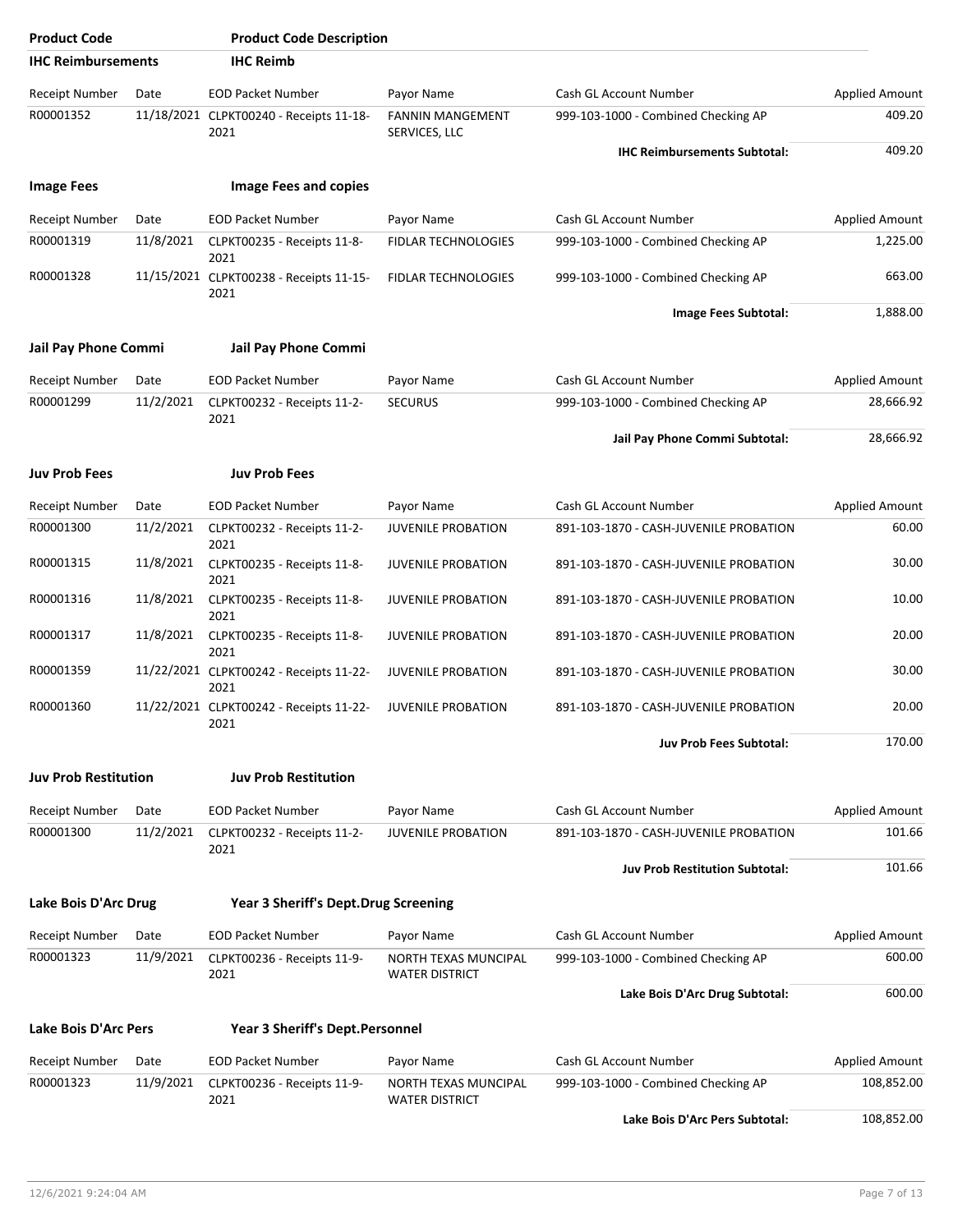| <b>Product Code</b>      |           | <b>Product Code Description</b>                 |                                                      |                                     |                       |
|--------------------------|-----------|-------------------------------------------------|------------------------------------------------------|-------------------------------------|-----------------------|
| Lake Bois D'Arc Trai     |           | <b>Year 3 Sheriff's Dept. Training</b>          |                                                      |                                     |                       |
| <b>Receipt Number</b>    | Date      | <b>EOD Packet Number</b>                        | Payor Name                                           | Cash GL Account Number              | <b>Applied Amount</b> |
| R00001323                | 11/9/2021 | CLPKT00236 - Receipts 11-9-<br>2021             | NORTH TEXAS MUNCIPAL<br><b>WATER DISTRICT</b>        | 999-103-1000 - Combined Checking AP | 10,000.00             |
|                          |           |                                                 |                                                      | Lake Bois D'Arc Trai Subtotal:      | 10,000.00             |
| Lake Bois D'Arc Unif     |           | <b>Year 3 Sheriff's Dept Uniforms</b>           |                                                      |                                     |                       |
| Receipt Number           | Date      | <b>EOD Packet Number</b>                        | Payor Name                                           | Cash GL Account Number              | <b>Applied Amount</b> |
| R00001323                | 11/9/2021 | CLPKT00236 - Receipts 11-9-<br>2021             | NORTH TEXAS MUNCIPAL<br><b>WATER DISTRICT</b>        | 999-103-1000 - Combined Checking AP | 2,048.00              |
|                          |           |                                                 |                                                      | Lake Bois D'Arc Unif Subtotal:      | 2,048.00              |
| Lake Bois D'Arc Yr 4     |           | Year 4                                          |                                                      |                                     |                       |
| <b>Receipt Number</b>    | Date      | <b>EOD Packet Number</b>                        | Payor Name                                           | Cash GL Account Number              | <b>Applied Amount</b> |
| R00001323                | 11/9/2021 | CLPKT00236 - Receipts 11-9-<br>2021             | <b>NORTH TEXAS MUNCIPAL</b><br><b>WATER DISTRICT</b> | 999-103-1000 - Combined Checking AP | 100,000.00            |
|                          |           |                                                 |                                                      | Lake Bois D'Arc Yr 4 Subtotal:      | 100,000.00            |
| Law Library              |           | <b>District Clerk</b>                           |                                                      |                                     |                       |
| <b>Receipt Number</b>    | Date      | <b>EOD Packet Number</b>                        | Payor Name                                           | Cash GL Account Number              | <b>Applied Amount</b> |
| R00001346                |           | 11/16/2021 CLPKT00239 - Receipts 11-16-<br>2021 | <b>DISTRICT CLERK</b>                                | 999-103-1000 - Combined Checking AP | 1,120.00              |
|                          |           |                                                 |                                                      | Law Library Subtotal:               | 1,120.00              |
| <b>Livestock</b>         |           | <b>Proceeds of Sale of Livestock</b>            |                                                      |                                     |                       |
| Receipt Number           | Date      | <b>EOD Packet Number</b>                        | Payor Name                                           | Cash GL Account Number              | Applied Amount        |
| R00001355                |           | 11/19/2021 CLPKT00241 - Receipts 11-19-<br>2021 | <b>CATTLEMEN'S LIVESTOCK</b><br>COMMISSION CO.       | 999-103-1000 - Combined Checking AP | 593.83                |
|                          |           |                                                 |                                                      | Livestock Subtotal:                 | 593.83                |
| <b>Local Court Costs</b> |           | <b>Local Court Costs</b>                        |                                                      |                                     |                       |
| Receipt Number           | Date      | <b>EOD Packet Number</b>                        | Payor Name                                           | Cash GL Account Number              | Applied Amount        |
| R00001346                |           | 11/16/2021 CLPKT00239 - Receipts 11-16-<br>2021 | <b>DISTRICT CLERK</b>                                | 999-103-1000 - Combined Checking AP | 836.24                |
|                          |           |                                                 |                                                      | <b>Local Court Costs Subtotal:</b>  | 836.24                |
| Longevity                |           | <b>Longevity Asst DA</b>                        |                                                      |                                     |                       |
| Receipt Number           | Date      | <b>EOD Packet Number</b>                        | Payor Name                                           | Cash GL Account Number              | Applied Amount        |
| R00001310                | 11/5/2021 | CLPKT00234 - Receipts 11-5-<br>2021             | <b>COMTROLLER - JUDICIARY</b><br><b>SECTION</b>      | 999-103-1000 - Combined Checking AP | 1,200.00              |
|                          |           |                                                 |                                                      | <b>Longevity Subtotal:</b>          | 1,200.00              |
| <b>Mixed Bev Gross</b>   |           | <b>Tax on Mixed Drinks</b>                      |                                                      |                                     |                       |
| Receipt Number           | Date      | <b>EOD Packet Number</b>                        | Payor Name                                           | Cash GL Account Number              | Applied Amount        |
| R00001356                |           | 11/19/2021 CLPKT00241 - Receipts 11-19-         | <b>COMPTROLLER</b>                                   | 999-103-1000 - Combined Checking AP | 1,149.78              |
|                          |           | 2021                                            |                                                      | <b>Mixed Bev Gross Subtotal:</b>    | 1,149.78              |

12/6/2021 9:24:04 AM Page 8 of 13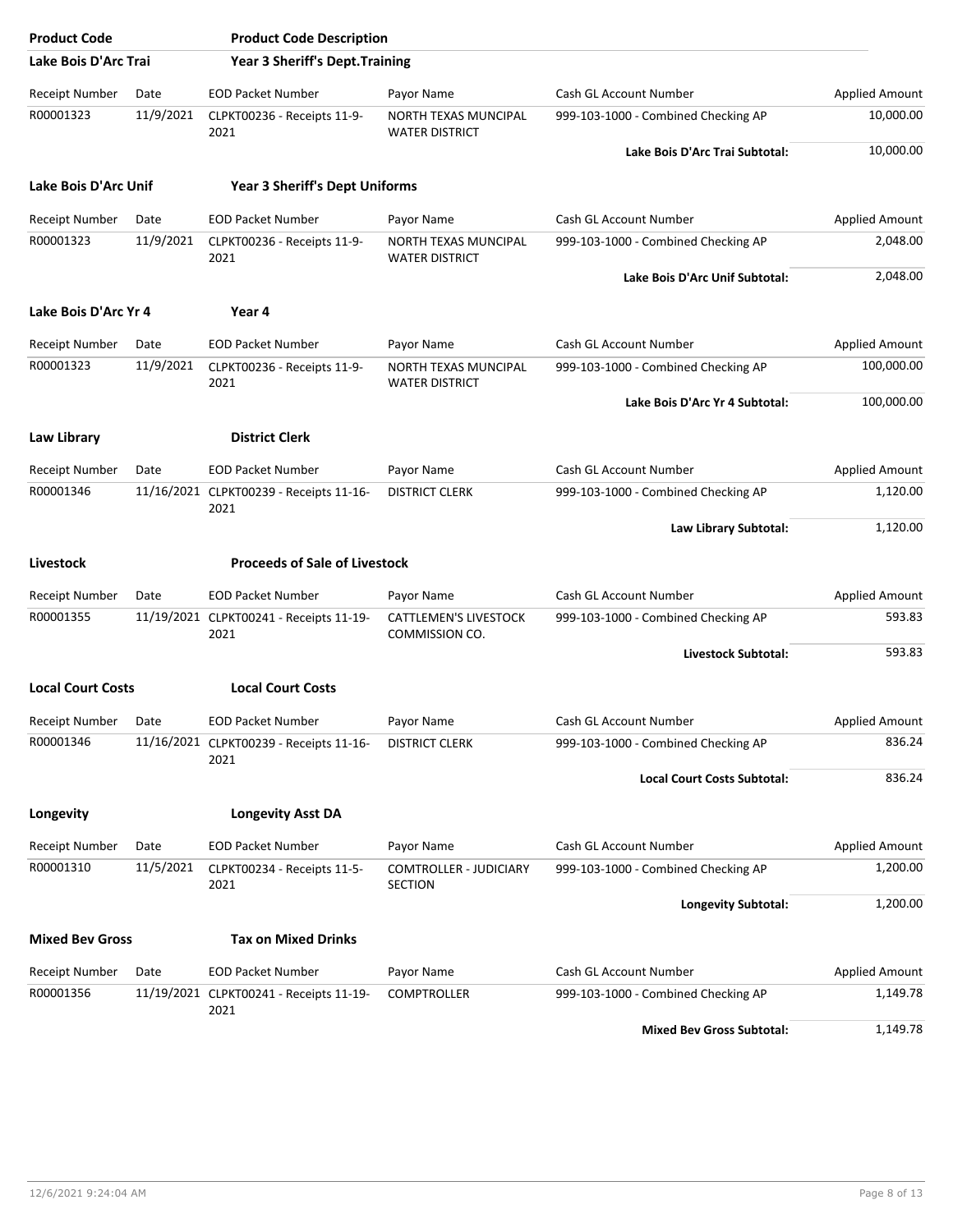| <b>Product Code</b>         |           | <b>Product Code Description</b>                 |                                                           |                                       |                       |
|-----------------------------|-----------|-------------------------------------------------|-----------------------------------------------------------|---------------------------------------|-----------------------|
| <b>Mixed Bev Sales</b>      |           | <b>Tax Of Mixed Drinks</b>                      |                                                           |                                       |                       |
| <b>Receipt Number</b>       | Date      | <b>EOD Packet Number</b>                        | Payor Name                                                | Cash GL Account Number                | <b>Applied Amount</b> |
| R00001356                   |           | 11/19/2021 CLPKT00241 - Receipts 11-19-<br>2021 | <b>COMPTROLLER</b>                                        | 999-103-1000 - Combined Checking AP   | 1,368.84              |
|                             |           |                                                 |                                                           | <b>Mixed Bev Sales Subtotal:</b>      | 1,368.84              |
| <b>Records Archive</b>      |           | <b>District Court</b>                           |                                                           |                                       |                       |
| <b>Receipt Number</b>       | Date      | <b>EOD Packet Number</b>                        | Payor Name                                                | Cash GL Account Number                | <b>Applied Amount</b> |
| R00001346                   |           | 11/16/2021 CLPKT00239 - Receipts 11-16-<br>2021 | <b>DISTRICT CLERK</b>                                     | 999-103-1000 - Combined Checking AP   | 418.76                |
|                             |           |                                                 |                                                           | <b>Records Archive Subtotal:</b>      | 418.76                |
| <b>Records Management</b>   |           | <b>Dist Clerk Rec Mgt</b>                       |                                                           |                                       |                       |
| <b>Receipt Number</b>       | Date      | <b>EOD Packet Number</b>                        | Payor Name                                                | Cash GL Account Number                | <b>Applied Amount</b> |
| R00001346                   |           | 11/16/2021 CLPKT00239 - Receipts 11-16-<br>2021 | <b>DISTRICT CLERK</b>                                     | 999-103-1000 - Combined Checking AP   | 329.86                |
|                             |           |                                                 |                                                           | <b>Records Management Subtotal:</b>   | 329.86                |
| <b>Refunds General</b>      |           | <b>Refunds and Miscellaneous</b>                |                                                           |                                       |                       |
| <b>Receipt Number</b>       | Date      | <b>EOD Packet Number</b>                        | Payor Name                                                | Cash GL Account Number                | Applied Amount        |
| R00001301                   | 11/2/2021 | CLPKT00232 - Receipts 11-2-<br>2021             | TEXAS FARM BUREAU<br>CASUALTY INSURANCE<br><b>COMPANY</b> | 999-103-1000 - Combined Checking AP   | 8.36                  |
|                             |           |                                                 |                                                           | <b>Refunds General Subtotal:</b>      | 8.36                  |
| <b>Refunds R&amp;B 3</b>    |           | <b>Refunds R&amp;B 3</b>                        |                                                           |                                       |                       |
| Receipt Number              | Date      | <b>EOD Packet Number</b>                        | Payor Name                                                | Cash GL Account Number                | Applied Amount        |
| R00001374                   |           | 11/30/2021 CLPKT00245 - Receipts 11-30-<br>2021 | <b>SHIPPERS CHOICE</b><br>TRANSPORTATION, LLC             | 999-103-1000 - Combined Checking AP   | 895.41                |
|                             |           |                                                 |                                                           | Refunds R&B 3 Subtotal:               | 895.41                |
| <b>Reimb of materials 3</b> |           | <b>Reimb of materials 3</b>                     |                                                           |                                       |                       |
| Receipt Number              | Date      | <b>EOD Packet Number</b>                        | Payor Name                                                | Cash GL Account Number                | <b>Applied Amount</b> |
| R00001340                   |           | 11/16/2021 CLPKT00239 - Receipts 11-16-<br>2021 | <b>JARRETT TUCKER</b>                                     | 999-103-1000 - Combined Checking AP   | 1,800.00              |
| R00001353                   |           | 11/18/2021 CLPKT00240 - Receipts 11-18-<br>2021 | ARCHIE HOOD                                               | 999-103-1000 - Combined Checking AP   | 350.00                |
|                             |           |                                                 |                                                           | <b>Reimb of materials 3 Subtotal:</b> | 2,150.00              |
| Rent                        |           | <b>Rent Verizon Tower</b>                       |                                                           |                                       |                       |
| Receipt Number              | Date      | <b>EOD Packet Number</b>                        | Payor Name                                                | Cash GL Account Number                | Applied Amount        |
| R00001363                   |           | 11/22/2021 CLPKT00242 - Receipts 11-22-<br>2021 | <b>AMERICAN TOWER</b>                                     | 999-103-1000 - Combined Checking AP   | 1,064.61              |
|                             |           |                                                 |                                                           | <b>Rent Subtotal:</b>                 | 1,064.61              |
| Sales Tax                   |           | Sales Tax                                       |                                                           |                                       |                       |
| <b>Receipt Number</b>       | Date      | <b>EOD Packet Number</b>                        | Payor Name                                                | Cash GL Account Number                | <b>Applied Amount</b> |
| R00001329                   |           | 11/15/2021 CLPKT00238 - Receipts 11-15-         | <b>COMPTROLLER</b>                                        | 999-103-1000 - Combined Checking AP   | 170,663.19            |
|                             |           | 2021                                            |                                                           | <b>Sales Tax Subtotal:</b>            | 170,663.19            |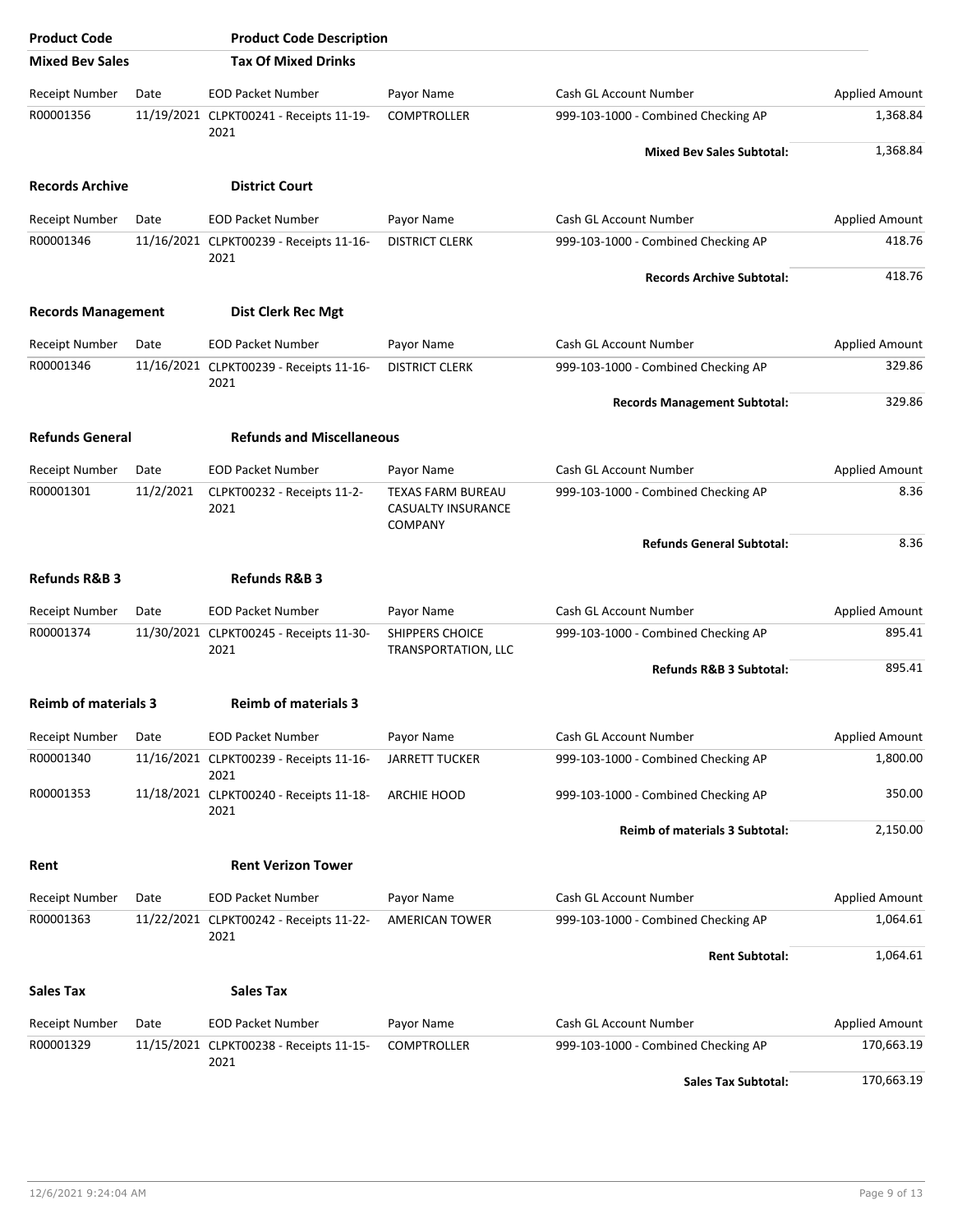| <b>Product Code</b>                |                   | <b>Product Code Description</b>                         |                                                      |                                                                     |                                   |
|------------------------------------|-------------------|---------------------------------------------------------|------------------------------------------------------|---------------------------------------------------------------------|-----------------------------------|
| Sewage Permits/Insp.               |                   | Sewage Permits/Insp.                                    |                                                      |                                                                     |                                   |
| Receipt Number                     | Date              | <b>EOD Packet Number</b>                                | Payor Name                                           | Cash GL Account Number                                              | <b>Applied Amount</b>             |
| R00001326                          |                   | 11/10/2021 CLPKT00237 - Receipts 11-10-<br>2021         | <b>FANNIN COUNTY</b><br>ENVIRONMENTAL<br>DEVELOPMENT | 999-103-1000 - Combined Checking AP                                 | 12,415.00                         |
|                                    |                   |                                                         |                                                      | Sewage Permits/Insp. Subtotal:                                      | 12,415.00                         |
| <b>Sheriff Fees</b>                |                   | <b>Sheriff Fees</b>                                     |                                                      |                                                                     |                                   |
| <b>Receipt Number</b>              | Date              | <b>EOD Packet Number</b>                                | Payor Name                                           | Cash GL Account Number                                              | <b>Applied Amount</b>             |
| R00001346                          |                   | 11/16/2021 CLPKT00239 - Receipts 11-16-<br>2021         | <b>DISTRICT CLERK</b>                                | 999-103-1000 - Combined Checking AP                                 | 599.49                            |
|                                    |                   |                                                         |                                                      | <b>Sheriff Fees Subtotal:</b>                                       | 599.49                            |
| <b>Specialty Court</b>             |                   | <b>Dist Clk Specialty Court</b>                         |                                                      |                                                                     |                                   |
| <b>Receipt Number</b>              | Date              | <b>EOD Packet Number</b>                                | Payor Name                                           | Cash GL Account Number                                              | <b>Applied Amount</b>             |
| R00001346                          |                   | 11/16/2021 CLPKT00239 - Receipts 11-16-                 | <b>DISTRICT CLERK</b>                                | 999-103-1000 - Combined Checking AP                                 | 95.86                             |
|                                    |                   | 2021                                                    |                                                      |                                                                     |                                   |
|                                    |                   |                                                         |                                                      | <b>Specialty Court Subtotal:</b>                                    | 95.86                             |
| <b>State Court Costs</b>           |                   | <b>State Court Costs</b>                                |                                                      |                                                                     |                                   |
| Receipt Number                     | Date              | <b>EOD Packet Number</b>                                | Payor Name                                           | Cash GL Account Number                                              | <b>Applied Amount</b>             |
| R00001346                          |                   | 11/16/2021 CLPKT00239 - Receipts 11-16-                 | <b>DISTRICT CLERK</b>                                | 999-103-1000 - Combined Checking AP                                 | 1,582.97                          |
|                                    |                   | 2021                                                    |                                                      | <b>State Court Costs Subtotal:</b>                                  | 1,582.97                          |
| <b>Subdivision</b>                 |                   | <b>Subdivision Fees</b>                                 |                                                      |                                                                     |                                   |
| <b>Receipt Number</b>              | Date              | <b>EOD Packet Number</b>                                | Payor Name                                           | Cash GL Account Number                                              | <b>Applied Amount</b>             |
| R00001308                          | 11/5/2021         | CLPKT00234 - Receipts 11-5-                             | <b>MATTHEW Z. ECHOLS</b>                             | 999-103-1000 - Combined Checking AP                                 | 250.00                            |
|                                    |                   | 2021                                                    |                                                      |                                                                     |                                   |
| R00001336                          |                   | 11/16/2021 CLPKT00239 - Receipts 11-16-<br>2021         | <b>RICK SCOTT</b>                                    | 999-103-1000 - Combined Checking AP                                 | 520.00                            |
|                                    |                   |                                                         |                                                      | <b>Subdivision Subtotal:</b>                                        | 770.00                            |
| <b>Tax Certificates</b>            |                   | <b>Tax Certificates</b>                                 |                                                      |                                                                     |                                   |
| <b>Receipt Number</b>              | Date              | <b>EOD Packet Number</b>                                | Payor Name                                           | Cash GL Account Number                                              | <b>Applied Amount</b>             |
| R00001330                          |                   | 11/15/2021 CLPKT00238 - Receipts 11-15-                 | APPRAISAL DISTRICT                                   | 999-103-1000 - Combined Checking AP                                 | 636.40                            |
| R00001357                          |                   | 2021<br>11/19/2021 CLPKT00241 - Receipts 11-19-         | APPRAISAL DISTRICT                                   | 999-103-1000 - Combined Checking AP                                 | 5.00                              |
|                                    |                   | 2021                                                    |                                                      |                                                                     |                                   |
|                                    |                   |                                                         |                                                      | <b>Tax Certificates Subtotal:</b>                                   | 641.40                            |
| <b>Technology</b>                  |                   | <b>County &amp; District Court</b>                      |                                                      |                                                                     |                                   |
| Receipt Number                     | Date              | <b>EOD Packet Number</b>                                | Payor Name                                           | Cash GL Account Number                                              | <b>Applied Amount</b>             |
| R00001346                          |                   | 11/16/2021 CLPKT00239 - Receipts 11-16-<br>2021         | <b>DISTRICT CLERK</b>                                | 999-103-1000 - Combined Checking AP                                 | 48.77                             |
|                                    |                   |                                                         |                                                      | <b>Technology Subtotal:</b>                                         | 48.77                             |
| TJJD                               |                   | <b>Refunds &amp; Miscellaneous</b>                      |                                                      |                                                                     |                                   |
|                                    |                   |                                                         |                                                      |                                                                     |                                   |
| <b>Receipt Number</b><br>R00001312 | Date<br>11/5/2021 | <b>EOD Packet Number</b><br>CLPKT00234 - Receipts 11-5- | Payor Name<br>T.J.J.D.                               | Cash GL Account Number<br>890-103-9950 - CASH LOCAL FUNDING FY 2022 | <b>Applied Amount</b><br>6,592.88 |
|                                    |                   | 2021                                                    |                                                      |                                                                     |                                   |
|                                    |                   |                                                         |                                                      | <b>TJJD Subtotal:</b>                                               | 6,592.88                          |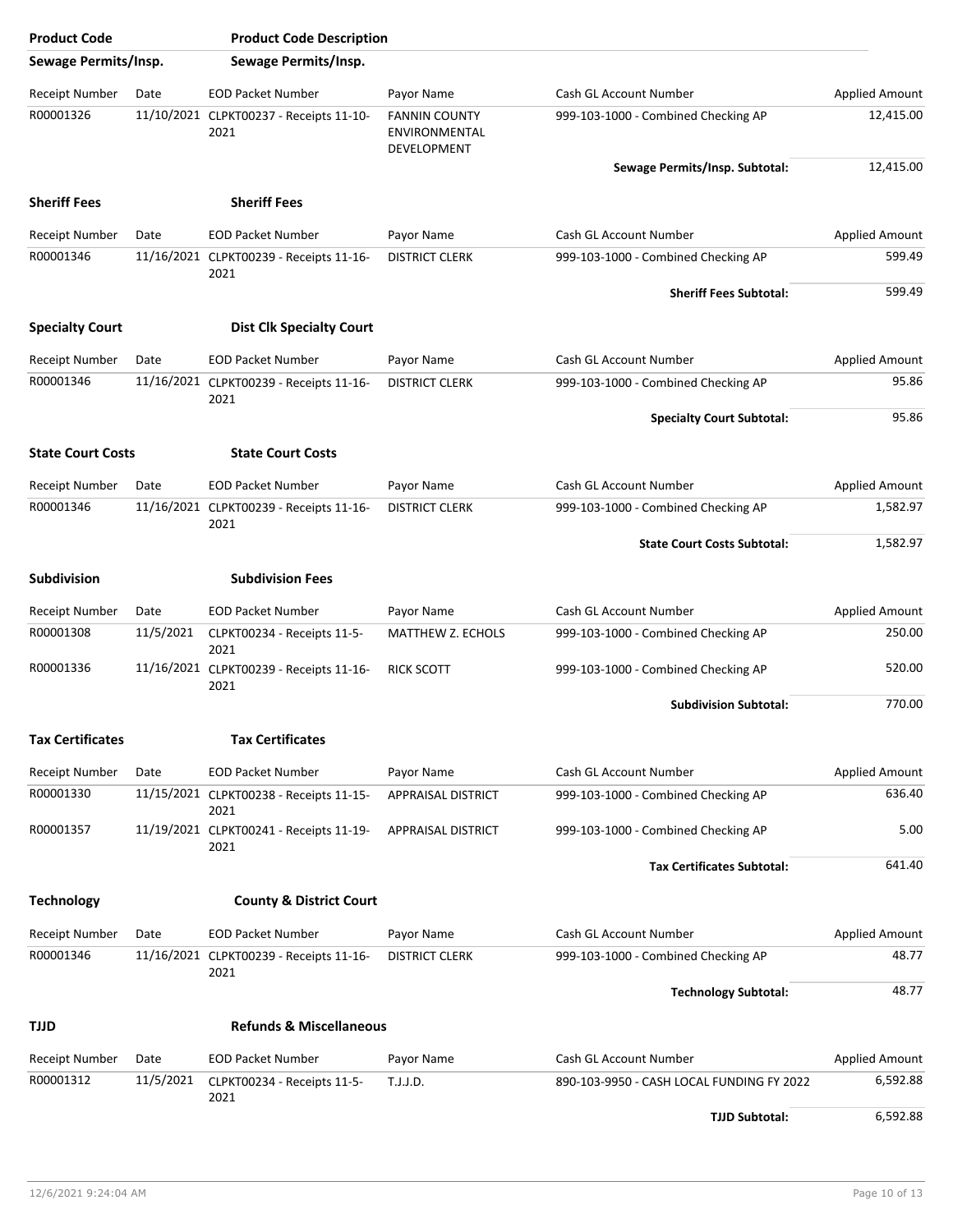| <b>Product Code</b>         |           | <b>Product Code Description</b>                                     |                                      |                                                                      |                                 |
|-----------------------------|-----------|---------------------------------------------------------------------|--------------------------------------|----------------------------------------------------------------------|---------------------------------|
| <b>TJJD Basic</b>           |           | <b>Basic</b>                                                        |                                      |                                                                      |                                 |
| Receipt Number              | Date      | <b>EOD Packet Number</b>                                            | Payor Name                           | Cash GL Account Number                                               | <b>Applied Amount</b>           |
| R00001338                   |           | 11/16/2021 CLPKT00239 - Receipts 11-16-<br>2021                     | T.J.J.D.                             | 890-103-9930 - CASH-BASIC PROBATION<br>SUPERVISION                   | 11,587.00                       |
|                             |           |                                                                     |                                      | <b>TJJD Basic Subtotal:</b>                                          | 11,587.00                       |
| <b>TJJD Comm Div</b>        |           | <b>Comm Div</b>                                                     |                                      |                                                                      |                                 |
| <b>Receipt Number</b>       | Date      | <b>EOD Packet Number</b>                                            | Payor Name                           | Cash GL Account Number                                               | <b>Applied Amount</b>           |
| R00001338                   |           | 11/16/2021 CLPKT00239 - Receipts 11-16-<br>2021                     | T.J.J.D.                             | 890-103-9970 - CASH-COMMITMENT DIVERSION                             | 833.00<br>833.00                |
|                             |           |                                                                     |                                      | <b>TJJD Comm Div Subtotal:</b>                                       |                                 |
| <b>TJJD Comm Prog</b>       |           | <b>Comm Prog</b>                                                    |                                      |                                                                      |                                 |
| Receipt Number              | Date      | <b>EOD Packet Number</b>                                            | Payor Name                           | Cash GL Account Number                                               | <b>Applied Amount</b>           |
| R00001338                   |           | 11/16/2021 CLPKT00239 - Receipts 11-16-                             | T.J.J.D.                             | 890-103-9940 - CASH-COMMUNITY PROGRAMS                               | 6,250.00                        |
|                             |           | 2021                                                                |                                      | <b>TJJD Comm Prog Subtotal:</b>                                      | 6,250.00                        |
|                             |           |                                                                     |                                      |                                                                      |                                 |
| <b>TJJD Local Funding</b>   |           | <b>Local Funding</b>                                                |                                      |                                                                      |                                 |
| <b>Receipt Number</b>       | Date      | <b>EOD Packet Number</b>                                            | Payor Name                           | Cash GL Account Number                                               | <b>Applied Amount</b>           |
| R00001347                   |           | 11/18/2021 CLPKT00240 - Receipts 11-18-<br>2021                     | ACCT.                                | FANNIN COUNTY OPERATING 890-103-9950 - CASH LOCAL FUNDING FY 2022    | 180,000.00                      |
|                             |           |                                                                     |                                      | <b>TJJD Local Funding Subtotal:</b>                                  | 180,000.00                      |
| <b>TJJD Mental Health</b>   |           | <b>Mental Health</b>                                                |                                      |                                                                      |                                 |
|                             |           |                                                                     |                                      |                                                                      |                                 |
| Receipt Number<br>R00001338 | Date      | <b>EOD Packet Number</b><br>11/16/2021 CLPKT00239 - Receipts 11-16- | Payor Name<br>T.J.J.D.               | Cash GL Account Number<br>890-103-9980 - CASH-MENTAL HEALTH SERVICES | <b>Applied Amount</b><br>895.00 |
|                             |           | 2021                                                                |                                      | <b>TJJD Mental Health Subtotal:</b>                                  | 895.00                          |
|                             |           |                                                                     |                                      |                                                                      |                                 |
| <b>TJJD PPA</b>             |           | <b>PPA</b>                                                          |                                      |                                                                      |                                 |
| Receipt Number              | Date      | <b>EOD Packet Number</b>                                            | Payor Name                           | Cash GL Account Number                                               | <b>Applied Amount</b>           |
| R00001338                   |           | 11/16/2021 CLPKT00239 - Receipts 11-16-<br>2021                     | T.J.J.D.                             | 890-103-9960 - CASH-PRE/POST ADJUDICATION                            | 365.00                          |
|                             |           |                                                                     |                                      | <b>TJJD PPA Subtotal:</b>                                            | 365.00                          |
| <b>Toll Collections</b>     |           | <b>Toll Collections</b>                                             |                                      |                                                                      |                                 |
| <b>Receipt Number</b>       | Date      | <b>EOD Packet Number</b>                                            | Payor Name                           | Cash GL Account Number                                               | Applied Amount                  |
| R00001293                   | 11/1/2021 | CLPKT00231 - Receipts 11-1-<br>2021                                 | N.T.T.A.                             | 999-103-1000 - Combined Checking AP                                  | 73.36                           |
| R00001351                   |           | 11/18/2021 CLPKT00240 - Receipts 11-18-<br>2021                     | NORTH TEXAS TOLL<br><b>AUTHORITY</b> | 999-103-1000 - Combined Checking AP                                  | 40.00                           |
|                             |           |                                                                     |                                      | <b>Toll Collections Subtotal:</b>                                    | 113.36                          |
| <b>Transport</b>            |           | <b>County Reimb Transport</b>                                       |                                      |                                                                      |                                 |
| <b>Receipt Number</b>       | Date      | <b>EOD Packet Number</b>                                            | Payor Name                           | Cash GL Account Number                                               | <b>Applied Amount</b>           |
| R00001321                   | 11/8/2021 | CLPKT00235 - Receipts 11-8-                                         | <b>TEXAS DEPARTMENT OF</b>           | 999-103-1000 - Combined Checking AP                                  | 859.50                          |
|                             |           | 2021                                                                | CRIMINAL JUSTICE                     |                                                                      | 859.50                          |
|                             |           |                                                                     |                                      | <b>Transport Subtotal:</b>                                           |                                 |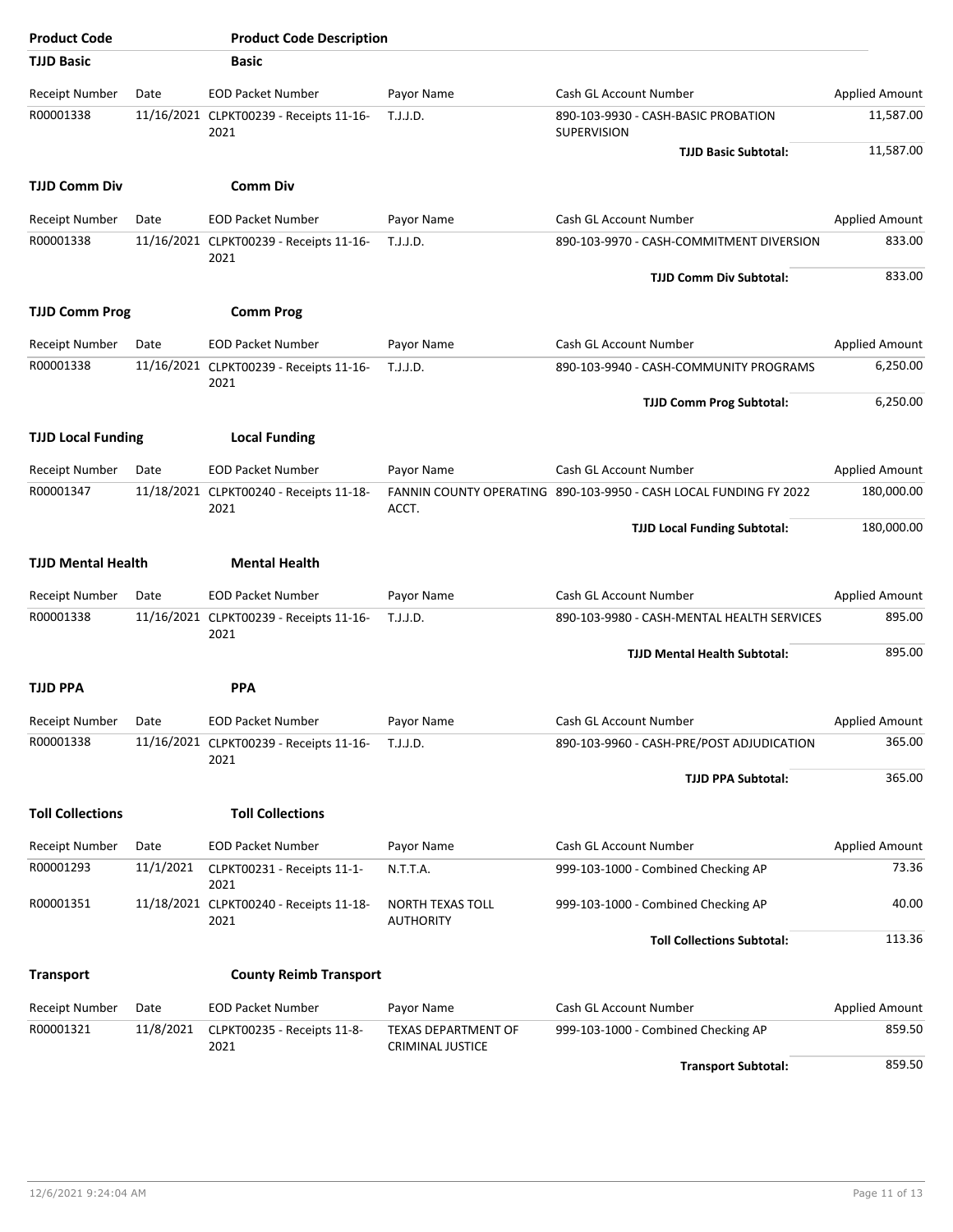| <b>Product Code</b>    |            | <b>Product Code Description</b>      |                                                         |                                     |                       |
|------------------------|------------|--------------------------------------|---------------------------------------------------------|-------------------------------------|-----------------------|
| <b>Utilities Reimb</b> |            | <b>Utilities Reimb</b>               |                                                         |                                     |                       |
| Receipt Number         | Date       | <b>EOD Packet Number</b>             | Payor Name                                              | Cash GL Account Number              | <b>Applied Amount</b> |
| R00001322              | 11/8/2021  | CLPKT00235 - Receipts 11-8-<br>2021  | <b>HEALTH &amp; HUMAN SERVICES</b><br><b>COMMISSION</b> | 999-103-1000 - Combined Checking AP | 1,039.15              |
|                        |            |                                      |                                                         | <b>Utilities Reimb Subtotal:</b>    | 1,039.15              |
| <b>Veterans Court</b>  |            | <b>Program Fee</b>                   |                                                         |                                     |                       |
| Receipt Number         | Date       | <b>EOD Packet Number</b>             | Payor Name                                              | Cash GL Account Number              | Applied Amount        |
| R00001332              | 11/16/2021 | CLPKT00239 - Receipts 11-16-<br>2021 | <b>FANNIN COUNTY CSCD</b>                               | 999-103-1000 - Combined Checking AP | 53.00                 |
|                        |            |                                      |                                                         | <b>Veterans Court Subtotal:</b>     | 53.00                 |
| <b>VINE</b>            |            | <b>Texas VINE Program</b>            |                                                         |                                     |                       |
| Receipt Number         | Date       | <b>EOD Packet Number</b>             | Payor Name                                              | Cash GL Account Number              | Applied Amount        |
| R00001337              | 11/16/2021 | CLPKT00239 - Receipts 11-16-<br>2021 | OFFICE OF THE ATTORNEY<br><b>GENERAL</b>                | 999-103-1000 - Combined Checking AP | 4,642.78              |
|                        |            |                                      |                                                         | <b>VINE Subtotal:</b>               | 4,642.78              |
|                        |            |                                      |                                                         | <b>Grand Total:</b>                 | 1,487,704.24          |